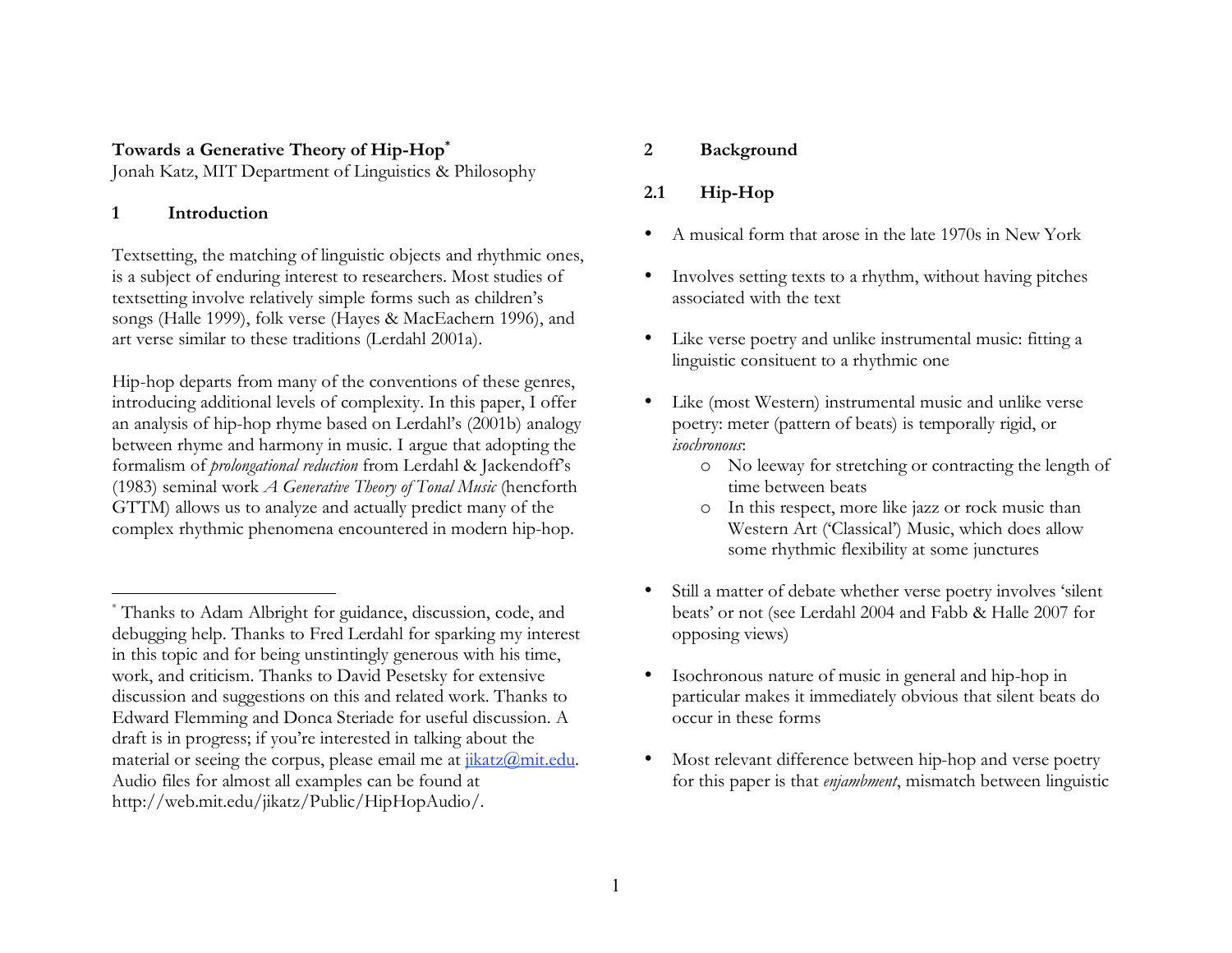and rhythmic constituents, is more common in hip-hop than most kinds of verse poetry

• gives us particularly fertile ground for examining the interacting alignment of musical, linguistic, and rhyme domains

# **2.2 The Corpus**

- I assembled a corpus of 1,097 lines of hip-hop for the purpose of studying rhymes:
	- o includes 13 songs by various artists
	- o selected mainly for high incidence of complex and/or imperfect rhymes
- Lyrics transcribed in English orthography, then converted to phonetic transcription by script using CMU pronouncing dictionary
- Dictionary transcriptions changed to reflect certain aspects of African American Vernacular English (see Green 2002 for an overview)
- Some stress transcriptions changed to faciliate string alignment by computer program
- 'Lines' identified by listener intuition and coded in corpus as line breaks
- Script identified candidate rhyme domains and cut them down to feasible candidates on the basis of phonetic distance
- Final culling was done by hand to reflect listener intuitions.
- Process resulted in:
	- o 1,090 rhyming pairs
	- o 736 unambiguous imperfect correspondences between segments
	- o 757 corresponding pairs of lines
	- o 289 multiple rhyme correspondences (details later)

All statistical generalizations come from the corpus, but specific examples cited later may not.

# **3 What Rhymes?**

Intuitively, a rhyme domain consists of the rime of a stressed syllable and zero or more succeeding unstressed syllables.

| Rhyme domains |                                |        |
|---------------|--------------------------------|--------|
| Pair          | rhyme domains                  | rhyme? |
| beat-seat     | $/it/$ -/it/                   | v      |
| beat-suit     | $/it$ /- $/ut/$                | N      |
|               | barrier-carrier /ærir/-/ærir/  | Y      |
|               | barrier-various /ærir/-/ærios/ | N(?)   |

This shouldn't be controversial, but it's always good to test common sense empirically. In what follows, I test the line endings picked out by (my) listener intuition for various phonetic properties. Of course, the selection of those line endings is itself somewhat subjective; a future study might examine the consistency of these judgements across speakers.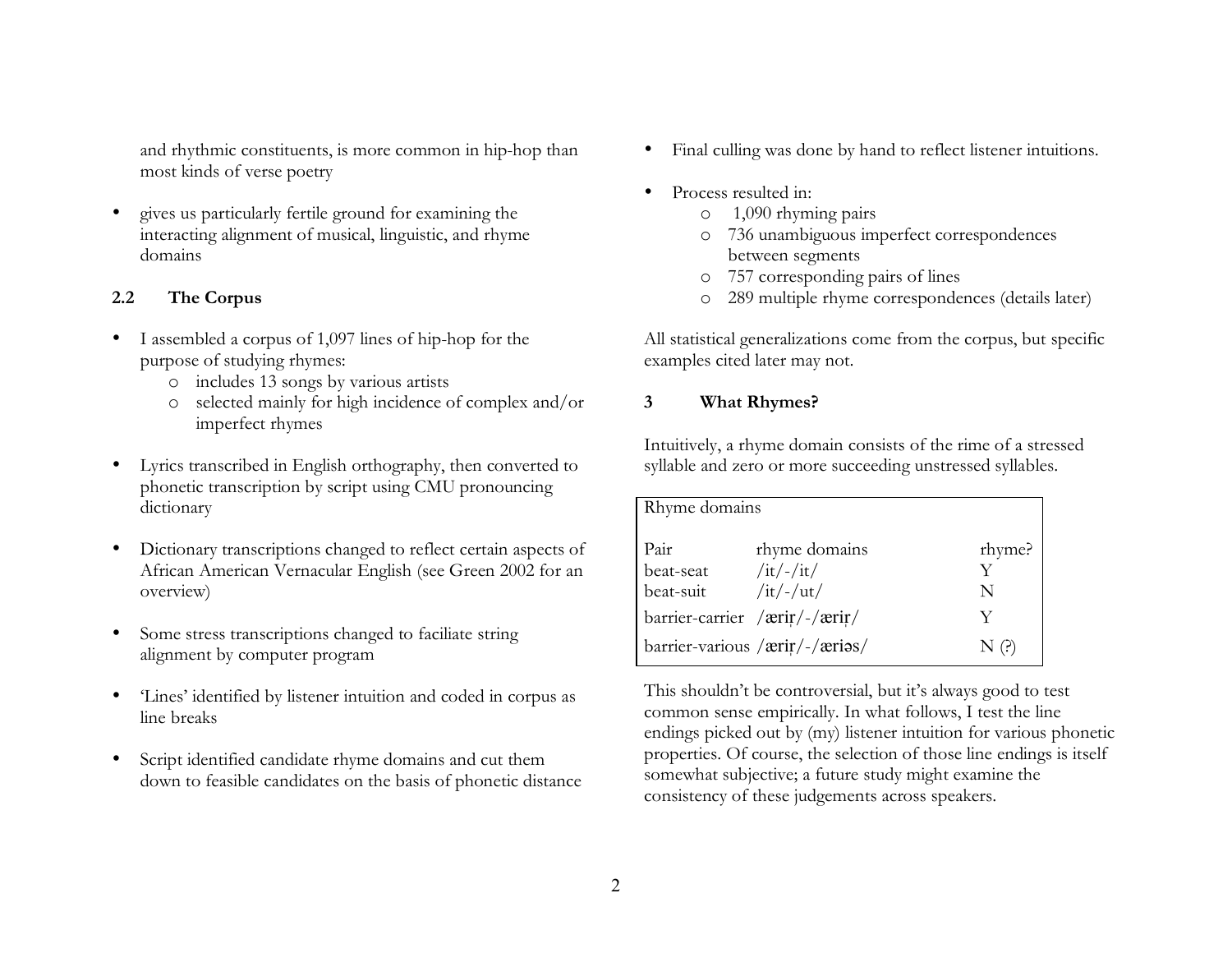#### **3.1 Stresssed rimes correspond**

*Rime: string of segments beginning at the nucleus of a syllable and extending to the end*.



In the corpus:

- About 94% of stressed syllable pairs singled out as rhyme beginnings have the same vowel.
- Most of remaining cases are relatively 'close' mismatches, e.g. / $I/\text{vs.}/\epsilon/$ .
- For about 56%, entire rime is identical in the two strings.
- This means that about 40% of syllable-pairs have different codas.

## **3.2 Onsets don't correspond**

In fact, it looks like they correspond significantly worse than chance:

- 917 onset-pairs from actual rhyme domains contained significantly smaller proportion of perfect matches than sample of 20,000 random onset-pairs from corpus: Fisher's Exact,  $p=0.002$ , odds ratio (real/rand) = 0.68
- Phonetic/phonological distance measured using Frisch's shared natural class metric (Frisch et al. 2004) and Albright's alignment algorithm (Albright n.d.). Median distance for the rhyme domain onset-pairs was larger than for the random pairs, 0.87 vs. 0.76.
- Results may indicate that onsets preceding rhyme domains are required to contrast maximally.

#### **3.3 Succeeding unstressed syllables correspond**

Examining all sequences of unstressed syllables that follow a stressed syllable in a rhyme domain (including null sequences):

- About 28% of all pairs match perfectly, vs. about 2.5% in a sample of 20,000 random pairs: Fisher's Exact, p<0.001, o.r.  $= 10.8$
- Median Frisch distance per segment  $(D/S)$  is smaller in real pairs than random ones, 0.40 vs. 0.58.
- This is actually an overly conservative test, because the random pairs were constrained to match for number of syllables in each string. The real pairs occasionally mismatch for number of syllables.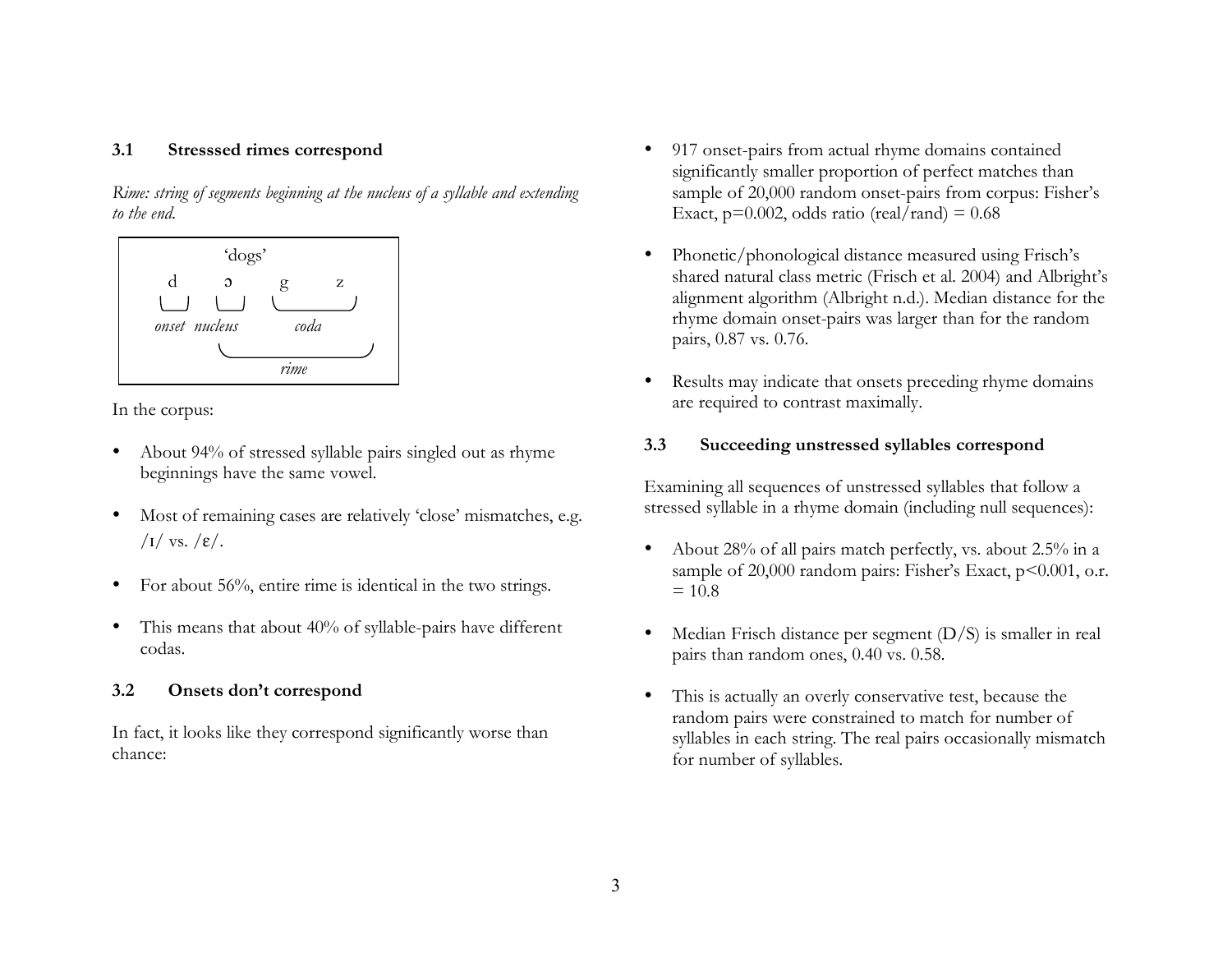So this seems relatively straightforward, but just as a sanity check, let's make sure that this isn't just an effect of being *close* to a rhyming stressed syllable.

## **3.4 Preceding unstressed syllables don't correspond**

Examining all sequences of unstressed syllables (including null sequences) that precede the first rhyme domain of a line:

- About 3% of all pairs match perfectly, similar to the random sample.
- Median D/S for these pairs is a whopping 1.2; reflects the fact that strings are not particularly likely to match for number of syllables, leading to messy alignment.

Henceforth, I'll use the notion of 'rhyme domain' from the beginning of section 3:

A rhyme domain consists of the rime of a stressed syllable and all succeeding unstressed syllables up to the next rhyme domain.

# **4 Which Rhymes Rhyme Better?**

# **4.1 What is 'better'?**

- An idea that's out there: corresponding rhyme domains are required to be phonetically/perceptually similar to one another (Steriade 2003, Kawahara 2007).
- Obviously, the most similar pairs of segments are identical.

If perceptual similarity is driving rhyme, we expect some kinds of mismatch between domains to occur more frequently than others. This is true in the current study:

- Non-parametric Kendall correlation shows that Frisch distance is a significant predictor of observed over expected (O/E) values for mismatches:  $\tau = 0.297$ ,  $p \le 0.001$ .
- O/E values reflect how often mismatches occur in the corpus relative to how often we'd expect them to occur if nothing constrains rhyme correspondence.
- Specific findings about which mismatches are more or less common than expected basically replicate Kawahara's (2008) results for Japanese imperfect puns:
	- o Disagreements in place are more common for nasals than voiced obstruents (voiceless obstruents are somewhere in between).
	- o Disagreements in voicing are far more common than disagreements in continuancy or nasality.
	- o Sonorant sounds and taps (from intervocalic /t/ and /d/) are more likely to correspond with nothing (i.e., insertion/deletion).
	- o Voiceless obstruents in English, unlike Japanese, correspond relatively frequently with place mismatches.
	- o Unlike Japanese, coronal obstruents are relatively likely to correspond to nothing; this may be due to their appearance at the ends of consonant clusters, where they may be weakened or absent phonetically.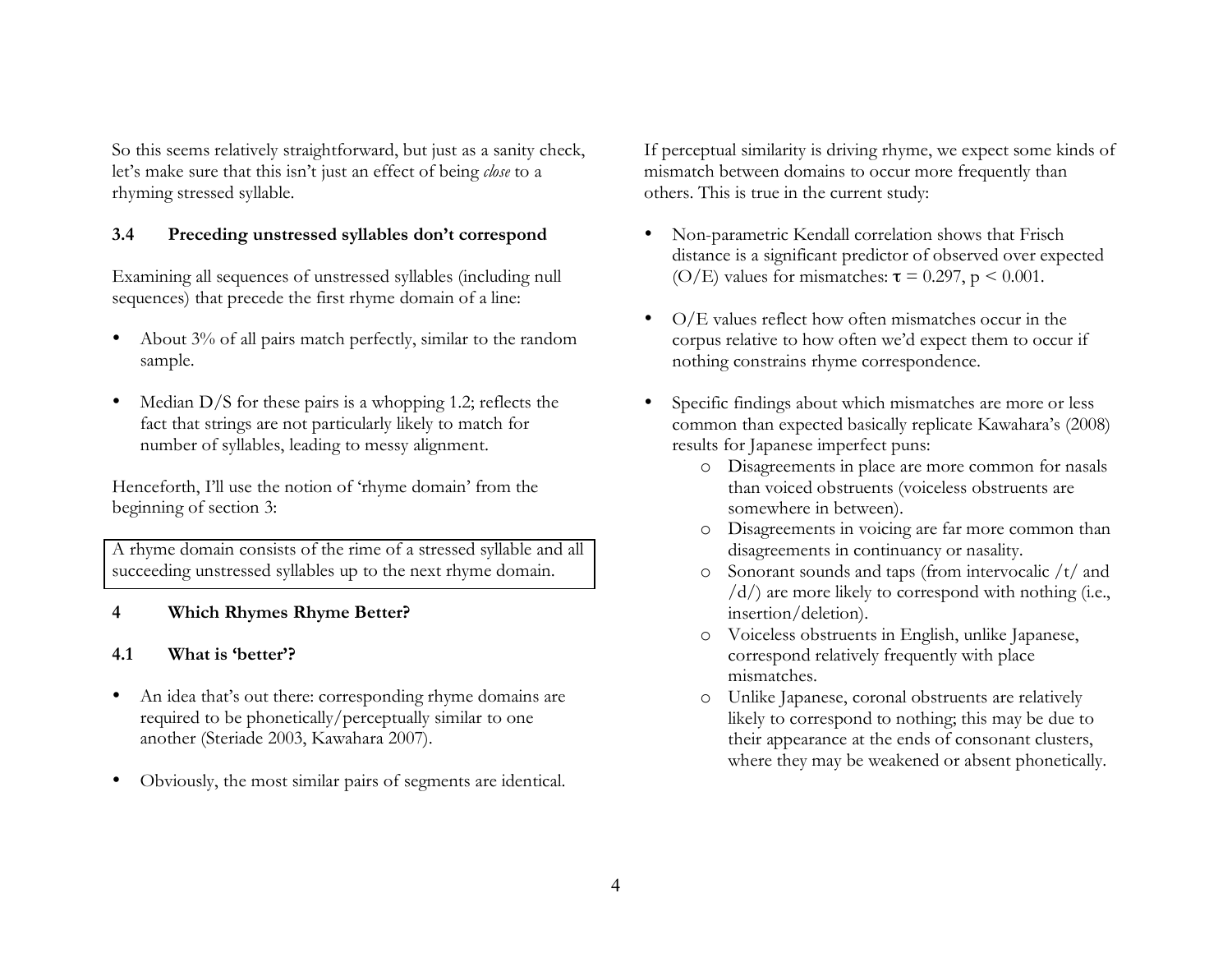- See Kawahara (2007, 2008) for arguments that many of these effects are predicted by independently-motivated generalizations about perceptual similarity, and are not predicted by measures of phonological similarity (i.e., distinctive features).
- Phonetically more similar rhyme domains are better rhymes. I'll use D/S as a rough measure of phonetic similarity.
	- o It's an approximation though, missing some generalizations, and excluding context effects (i.e., /t/ and /d/ are more similar intervocallically than they are word-finally).
	- o D/S also produces *non-parametric* data; values are not normally distributed and it's probably not the case that D/S is an interval measure.
- Because hip-hop is grounded in isochronous meter, mismatching numbers of syllables in corresponding rhyme domains should be especially marked. I'll take syllabic matching as another indicator of rhyme goodness.
- As we've seen, stressed vowels have a special salience in rhyme, marking the beginning of domains and almost always matching in corresponding domains. I'll take stressed vowel match as an indicator of rhyme goodness.
- This leaves us with four measures of rhyme goodness:
	- 1. Probability of perfect match
	- 2. Probability of syllabic match
	- 3. Probability of stressed vowel match
	- 4. Frisch D/S (tentative)

#### **4.2 The Last Effect**

A rhyme only needs to have a single corresponding rhyme domain. This is the 'usual' way we think of rhyme (rhyme domains are underlined henceforth):

*One day when I was chillin' in Kentucky Fried Chicken Just mindin' my business, eatin' food and finger lickin'* -Run DMC, *You be Illin'* (1986)

In modern hip-hop, artists often stack rhyme domains at the right edge of constituents. These are known as *multis*:

2-domain multi: *with penitentiary talk coke and a hennessy walk* -Common, *Cold Blooded* (2000)

3 (or 4?) -domain multi: *at the real estate, behavin' type choosy want a palace with the shit beige and light blue please* Slick Rick, *Street Talkin'* (1999)

Note that these are not simply cases of long rhyme domains. Each domain is independent, with a contrasting onset followed by a matching stressed rime and string of unstressed syllables:

| t entsri    | t ok |
|-------------|------|
| Not:        |      |
| t entfritok |      |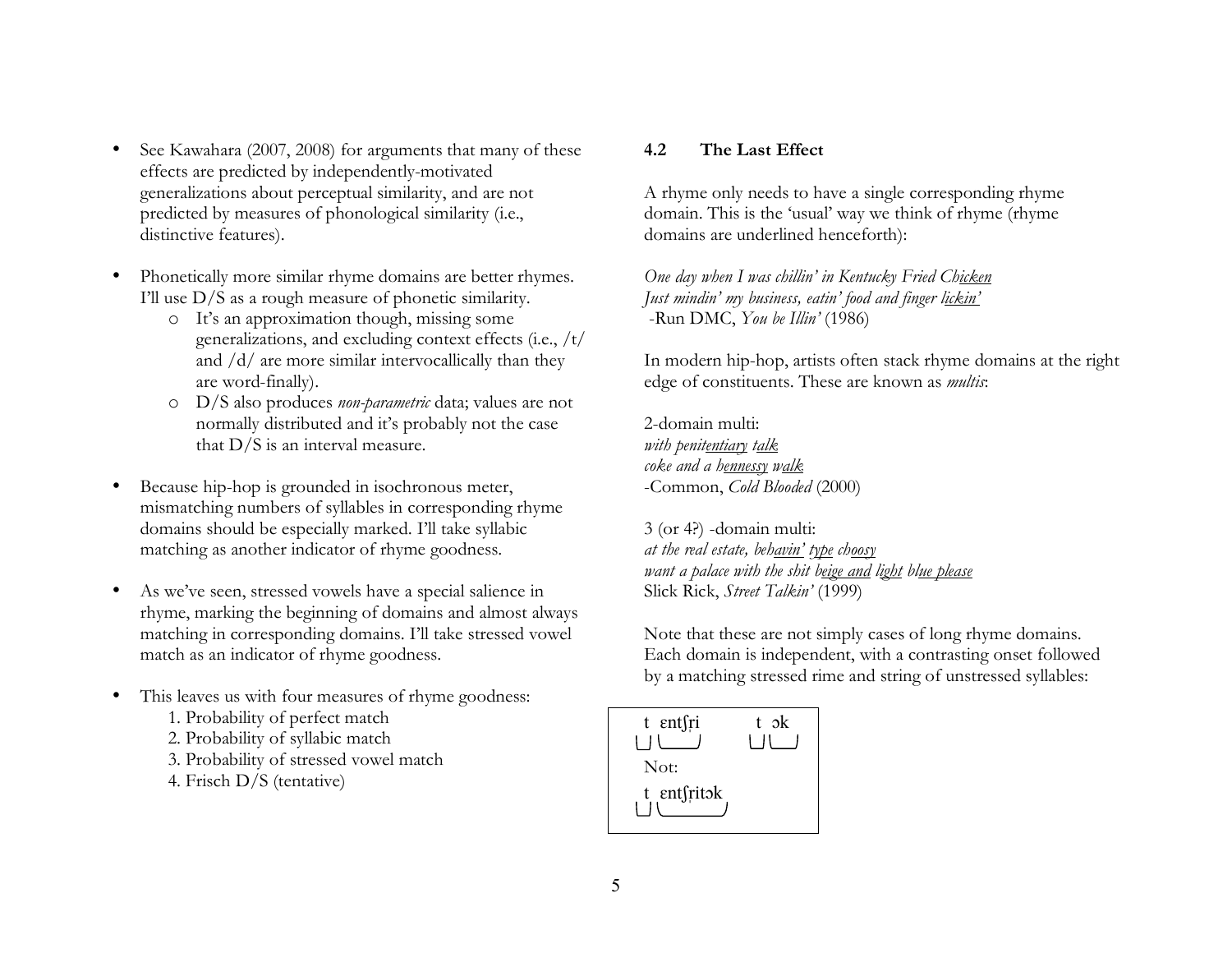I'll refer to a series of stacked rhyme domains as an *R-complex*, indicated here by brackets:

# *at the real estate, be[havin' type choosy]*

We can now ask questions about rhyme domains occupying different positions in an R-complex. One intuition, which sparked this whole study in the first place, is that rhyme correspondence in multis is 'tighter' the further one looks toward the end of the R-complex. A key finding from the corpus study:

#### **Rhyme domains that are last in their R-complex correspond more closely than those that are non-last.**

This is indicated by the four measures discussed above:

- Last domains have a higher probability of corresponding perfectly than non-last domains,  $44%$  vs.  $29%$ : o.r. = 1.99, Fisher's exact,  $p \leq 0.001$ .
- Last domains have a higher probability of matching numbers of syllables, 99.6% vs. 94.3%: o.r. = 15.17,  $p \le 0.001$ .
- Last domains have a (near-significantly) higher probability of matching stressed vowels, 94.5% vs. 92.2%: o.r. = 1.56,  $p =$ 0.061.
- Last domains have a lower median D/S, 0.28 vs. 0.35.

### **4.3 The First Effect**

A second finding (this one unexpected):

**Rhyme domains that are preceded in their R-complex correspond more closely than those that are not preceded (i.e., first).** 

This seems to be a different kind of effect from the Last Effect. It affects the probability of perfect match and median Frisch D/S, but not syllable or stressed vowel mismatch.

- First domains have a lower probability of corresponding perfectly than non-first, 53% vs. 34%: o.r = 0.46,  $p < 0.001$ .
- First domains have a higher median D/S, 0.32 vs. 0.27.
- The probabilities of syllable matching and stressed vowel matching don't differ between first and non-first domains; about 94% of stressed vowels match and 98-99% of domains have the same number of syllables.

#### Summarizing:

- last domains differ from non-last
	- o categorical absence of syllable mismatches
	- o higher probability of perfect matching
	- o higher probability of stressed vowel matching
	- o lower D/S
- preceded domains differ from non-preceded
	- o higher probability of perfect matching
	- o lower D/S

This is not simply a consequence of the fact that first domains are more likely to be non-last. When both factors are considered in the same model of perfect rhyme probability, it becomes clear that there are two independent effects at work.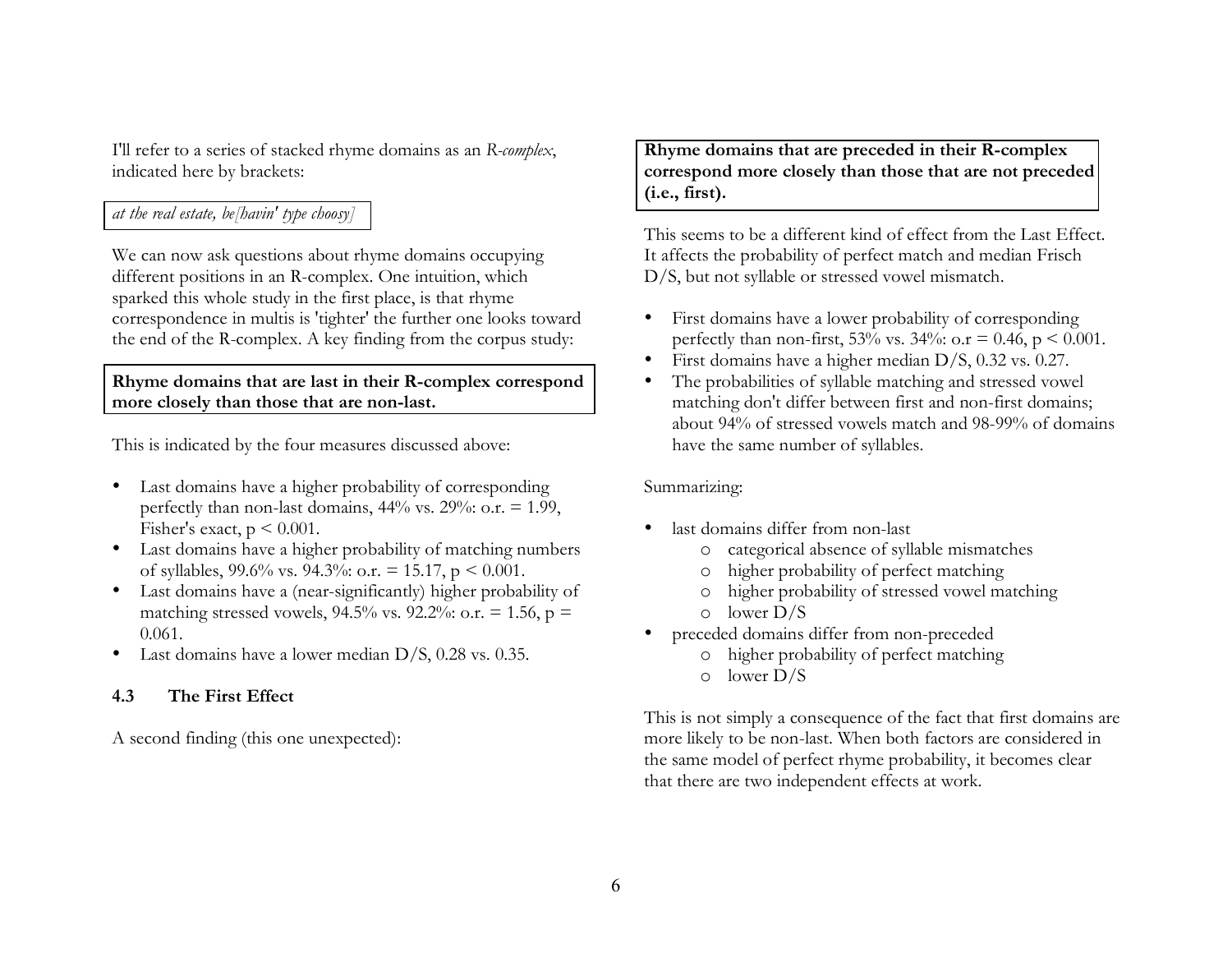#### **4.4 Investigating the two effects**

- Forward stepwise logistic regression shows that including 'last' and 'first' as predictors of perfect rhyming significantly improves the fit of the model at each step. But adding the interaction term between first and last does not significantly improve fit.
	- o For first:  $B = 0.659$ , s.e.  $= 0.138$ ,  $p \le 0.001$ . Exp(B)  $=$ 1.932.
	- o For last: B = -0.528, s.e. = 0.146,  $p < 0.001$ . Exp(B) = 0.590.
- Hierarchical loglinear analysis with backward elimination confirms this result. Starting with the saturated model (simplifying a bit, this is just the data itself), we find that removing the interaction between first, last, and rhyme perfection does not significantly affect the fit of the model. But removing either interaction between rhyme perfection and first/last significantly decreases the fit of the model.
	- o For first x perfect, change in  $\chi^2 = 22.8$ , p < 0.001.
	- o For last x perfect, change in  $\chi^2 = 13.3$ , p < 0.001.
	- o For the final model (generated by two-way terms),  $\chi^2(1) = 0.612$ , p = 0.43.
- So we have two separate, independent effects:
	- o Last rhyme domains correspond in a qualitatively different and closer way.
	- o Preceded rhyme domains correspond in a gradiently different and closer way.

#### **5 Basics of Textsetting1**

#### **5.1 Consituents**

Verse fundamentally involves putting together a linguistic consituent and a rhythmic consituent.

- The linguistic consituents are generally hypothesized to be *prosodic phrases* (Selkirk 1986, Nespor & Vogel 1986 for prosodic phrases).
- The rhythmic constituents in verse poetry are often hypothesized to be *lines*, and various sub- and super-line levels (e.g. hemistich, couplet). Hayes & MacEachern (1996), for instance, define lines in folk verse/song by their propensity to coincide with prosodic constituents and their tendency to have a pause at the end.
- Generally, a line has a certain number of strong and weak beats, or feet.
	- o e.g., iambic pentameter is five weak beats interspersed with five strong beats; equivalent to five iambic (weak-strong) feet.
	- o Quatrain form is defined by having four beats with weak subdivisions, but the subdivisions don't always coincide with linguistic events (Hayes & MacEachern 1996, Lerdahl 2004)

<sup>&</sup>lt;sup>1</sup> The basics of textsetting are discussed in Halle & Lerdahl (1993), Halle (1999 *et seq*.), Hayes (1989 *et seq*.), Lerdahl (2004). Generalizations about 'the literature' are based on these sources.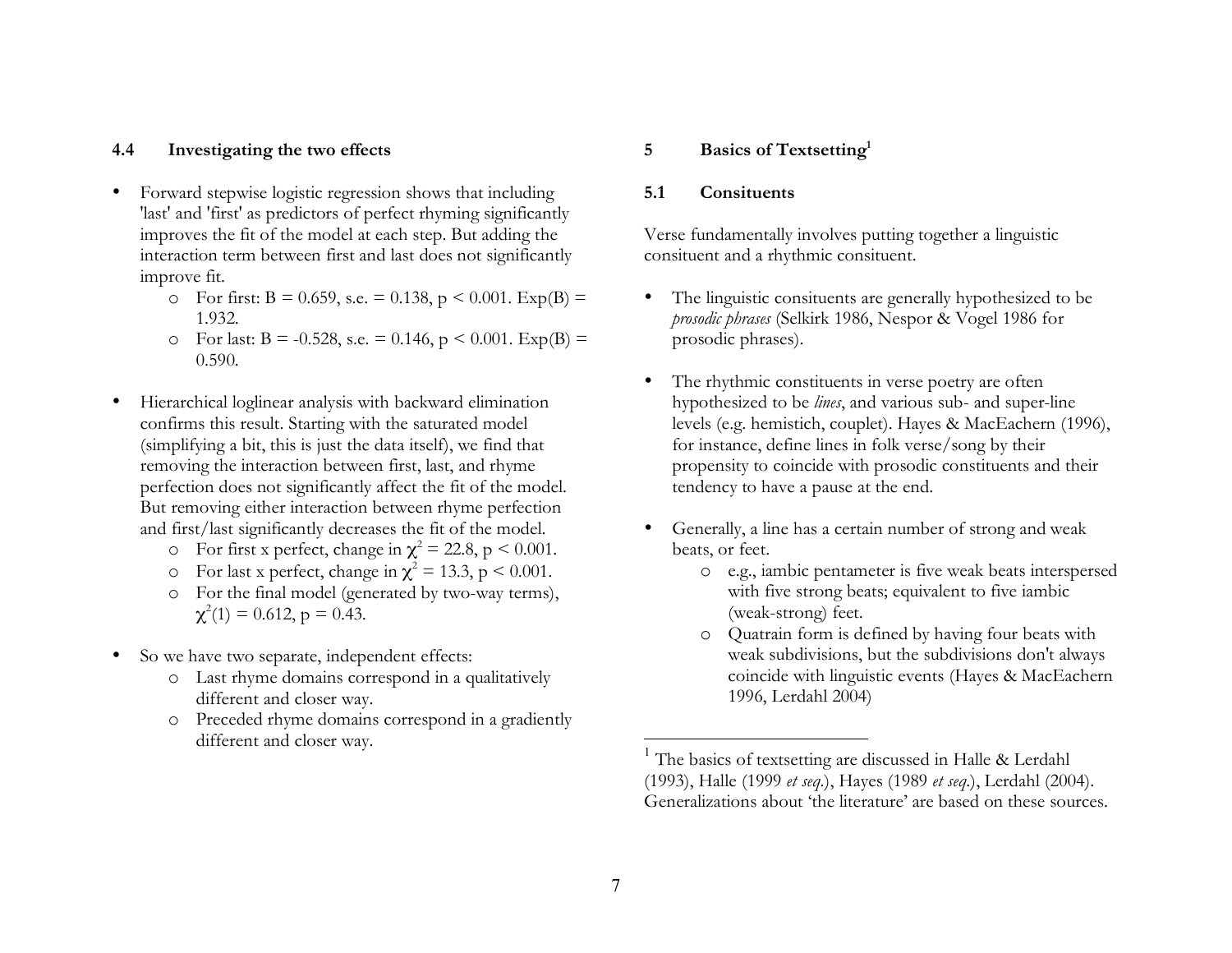#### **5.2 Alignment and enjambment**

|           | (shall I) (com- páre thee) (to a súm- mer's dáy) |  |                                    |  |  |       |
|-----------|--------------------------------------------------|--|------------------------------------|--|--|-------|
| $\bullet$ |                                                  |  | and the same state of the state of |  |  |       |
|           | (thou art more lóve-ly) (and more tém-pe -rate)  |  |                                    |  |  |       |
|           |                                                  |  |                                    |  |  |       |
|           | (róugh wínds) (do sháke) (the dár- ling búds of  |  |                                    |  |  | Máy)  |
|           |                                                  |  |                                    |  |  |       |
|           | (and súm- mer's léase) (hath all too shórt a     |  |                                    |  |  | dáte) |
|           |                                                  |  |                                    |  |  |       |

Most folk verse, children's songs, verse poetry, etc. show a strong tendency to have lines and prosodic constituents align exactly:

Shakespeare, Sonnet 18. "." = weak beat; " $\equiv$  strong beat; () = plausible prosodic phrase

Departures from this canonical alignment produce verse objects that are distinctly marked (Halle 2003). Consider the following slightly altered version of the Shakespeare sonnet, where stress still conforms to iambic pentameter but alignment is violated:

| (shall I) | (com- páre thee) (to a súm- mer báll-                |  |     |         |                                                         |
|-----------|------------------------------------------------------|--|-----|---------|---------------------------------------------------------|
|           | $\bullet$                                            |  |     |         |                                                         |
|           |                                                      |  |     |         | game) (with some lóve- ly pláy- ers) (rún- ning thróugh |
|           |                                                      |  |     |         |                                                         |
|           | the wind) (which shakes) (the dar- ling buds of May) |  |     |         |                                                         |
|           |                                                      |  |     |         |                                                         |
|           | (and súm- mer's léase) (hath all                     |  | too | shórt a | dáte)                                                   |
|           |                                                      |  |     |         |                                                         |

Shakespeare vandalized.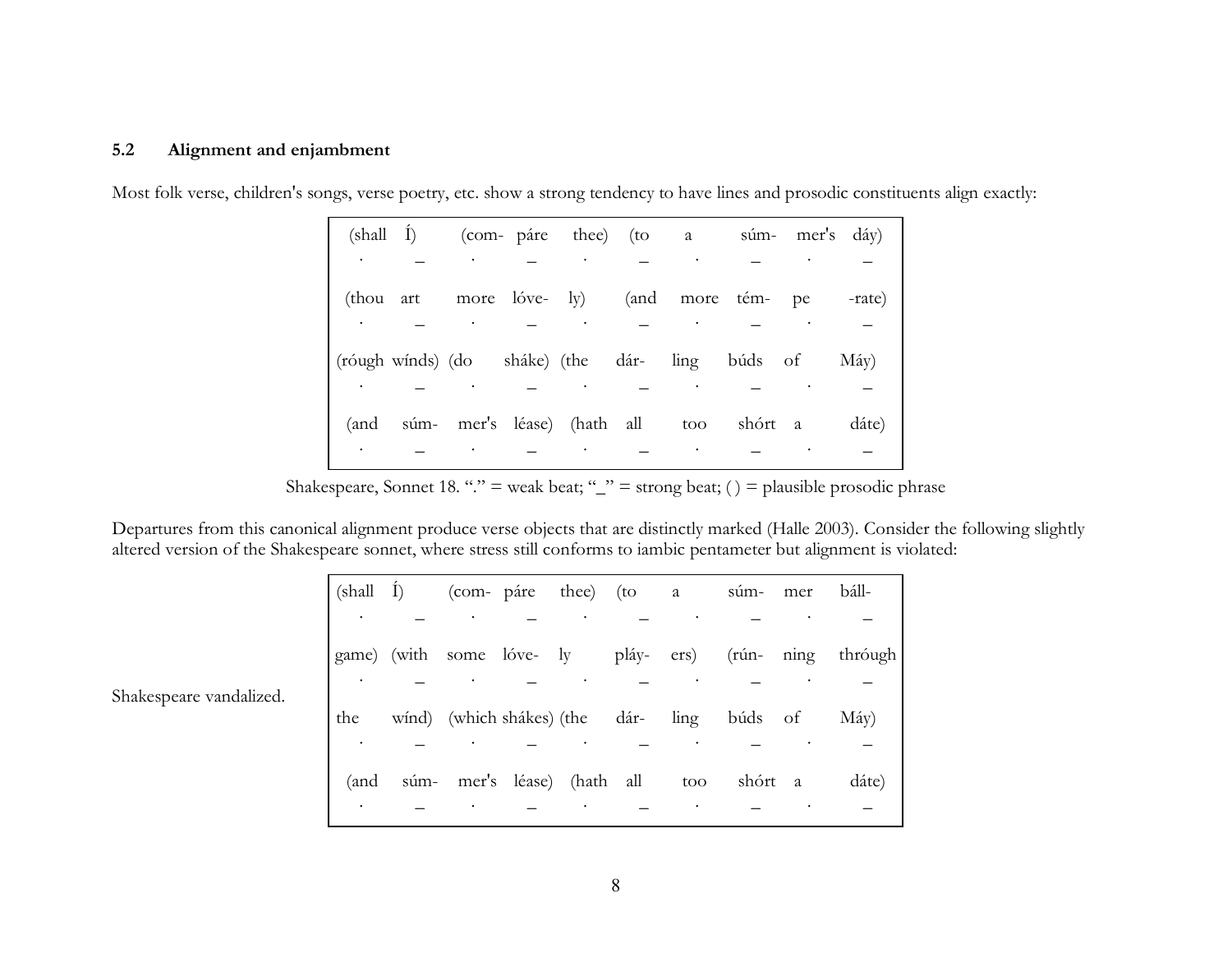- Though marked, this structure does occur in verse poetry. It is known as *enjambment*.
- Here are some cases of enjambment in verse poetry:

That's my last Duchess painted on the wall, Looking as if she were alive. I call That piece a wonder, now....

Browning, *My Last Duchess*

A thing of beauty is a joy forever: Its loveliness increases; it will never Pass into nothingness but still will keep A bower quiet for us, and asleep Full of sweet dreams, and health, and quiet breathing.

Keats, *Endymion*. (ll .1-5)

- In each of these cases, the end of a rhythmic unit (a line) fails to coincide with the end of a linguistic unit (a clause or intonational phrase).
- One important observation here:

**When enjambment occurs in rhyming verse, the rhyme relation always holds between the final domains in the rhythmic line,** *not* **the final domains in the linguistic phrase**.

This means that, if we were to make a statement about what rhymes in verse, it should take this form:

*The rhyme relation must hold between the final domain of a rhythmic group (line) and the final domain of the group that follows it within the couplet.*

# **6 Why is Hip-Hop (Structurally) Interesting?**

### **6.1 Shakespearean hip-hop**

- Like verse poetry, early (roughly 1980s) hip-hop is characterized by mostly perfect textsetting:
	- o Lines of equal rhythmic duration and sentences align with one another
	- o Rhyme relation must hold between final domain of a line and and final domain of following line.

Here's an example:

One day when I was chillin' in Kentucky Fried Chicken) Just mindin' my business, eatin' food and finger lickin') This dude walked in, lookin' strange and kind of funny) Went up to the front with a menu and his money)

Run DMC, *You be Illin'* (1986).

- In this figure and henceforth:
	- o line breaks indicate moments of temporal disjuncture in the musical surface. That is, if you wrote out this sequence in musical notation, the line breaks would correspond to rests or long notes.
	- o The right parentheses indicate the end of linguistic consituents (these could be identified as *intonational phrases* in the current example).
	- o The underlines indicate rhyme domains.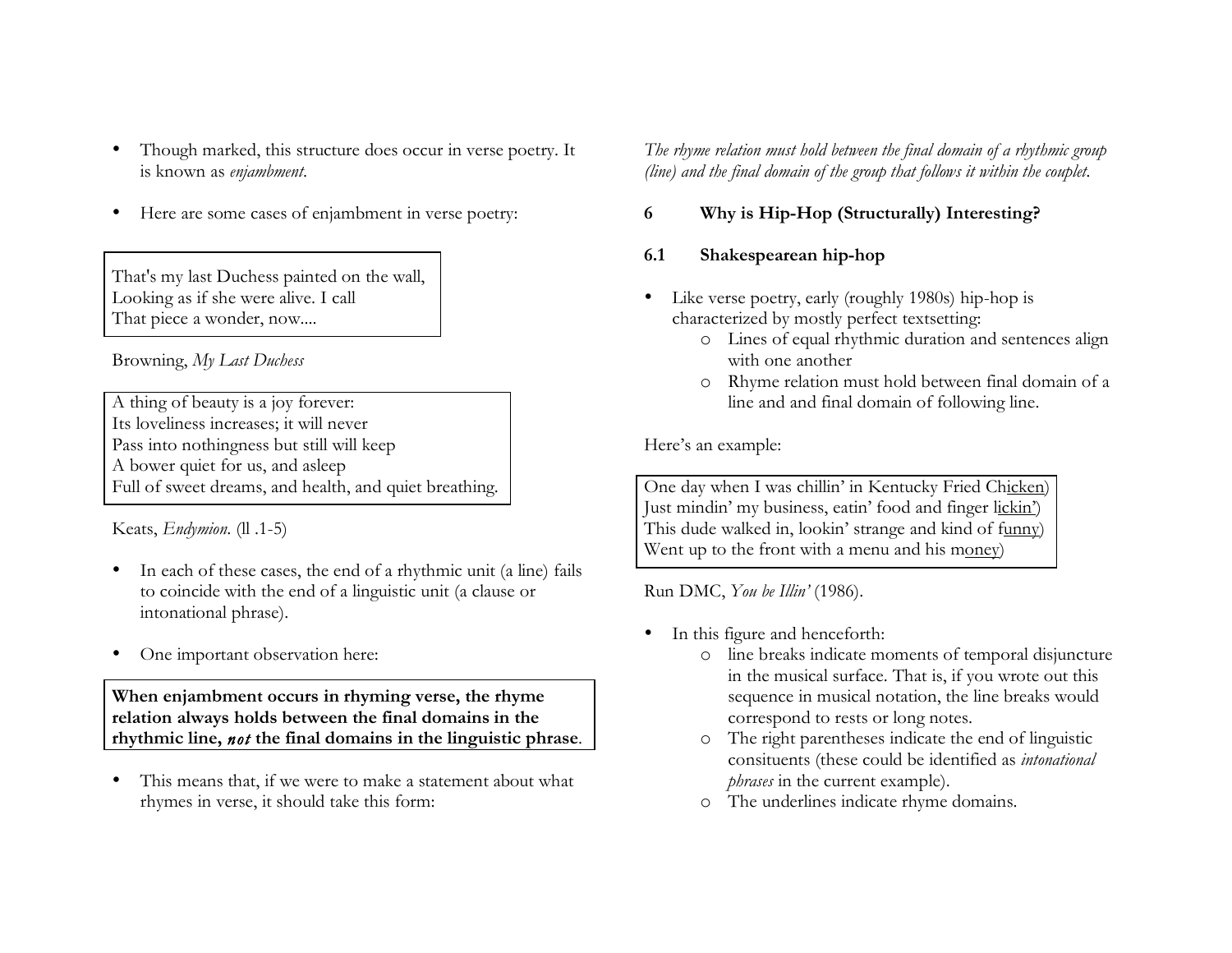## **6.2 Keatsian hip-hop**

- As in verse poetry, enjambment became fairly standard in hip-hop as the form progressed.
- Below we see some cases of enjambment in hip-hop. As in verse poetry, the rhyme correspondence here holds across line-final elements:

…by these dusty blunted cats) who rap like they don't know) that the fact is that they being hunted)

The Roots, *Respond/React* (1996).

I'ma go for mine) You know the time) Now that I'm older) I'm gonna…

Del, *Catch a Bad One* (1993).

And you know) prob'ly get cussed) if I backslap miss) while she's busy tryin' to justify)

Slick Rick, *The Art of Story Tellin'* (1999)

#### **6.3 e.e. cummings-ian hip-hop?**

- As seen above, rhyme often 'follows' rhythmic grouping in cases of enjambment in hip-hop.
- This is entirely identical to the situation in verse poetry, so we can still hope that rhyme will be an orderly right-edge phenomenon characterized by this statement from section 5:

*The rhyme relation must hold between the final domain of a rhythmic group (line) and the final domain of the group that follows it within the couplet.*

- But hip-hop is not so simple.
- In some cases of enjambment, the rhyme relation holds between the right edges of *linguistic* constituents instead:

…is in the pocket like wallets) I got the bounce like hydraulics) they can't call it) I got to swerve like alcoholics) my freshman year…

Kanye West, *Get 'em High* (2004)



Mos Def, *Ms. Fat Booty* (1999)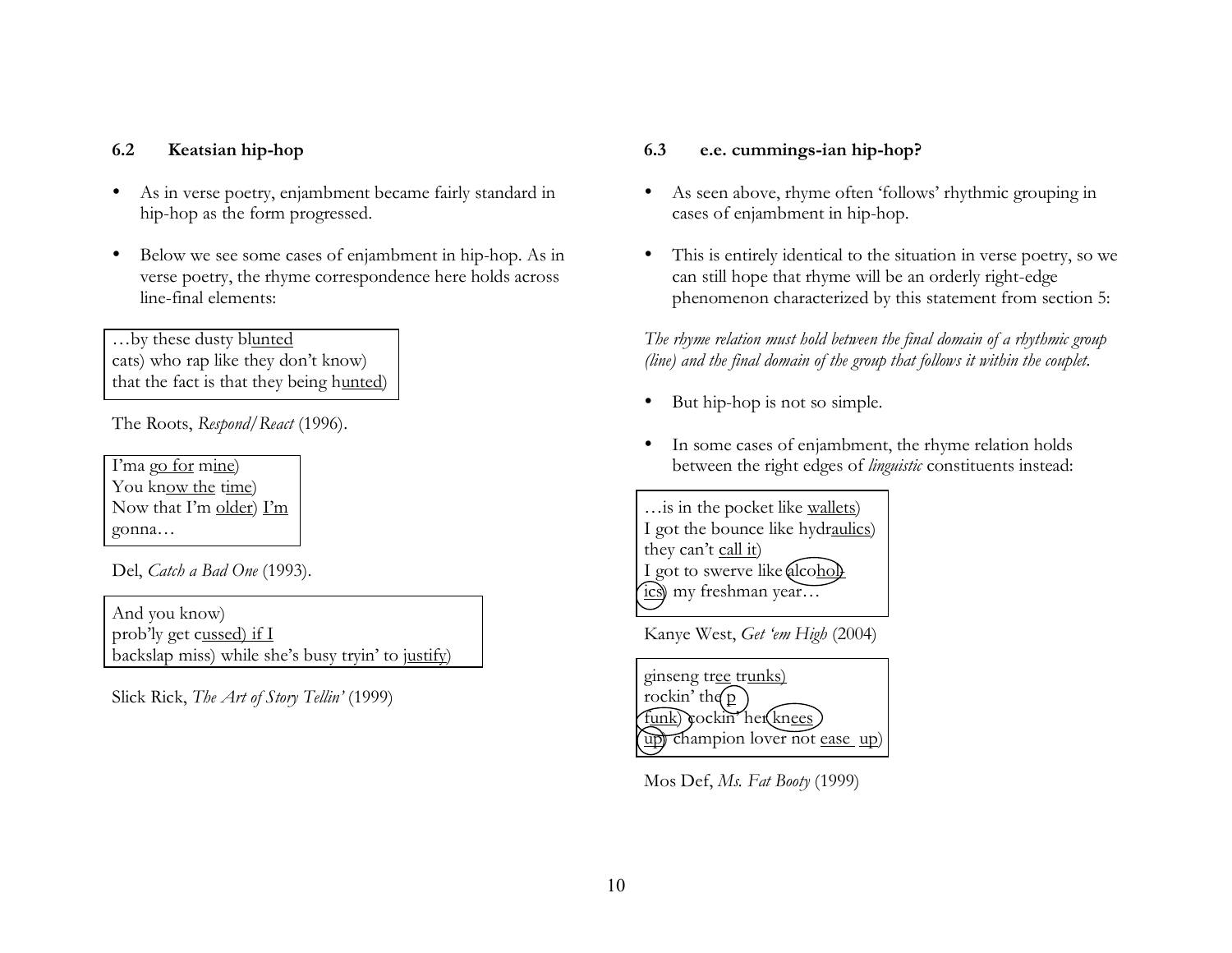out the frying pan) into the fire) transform into the ghost rider)

Method Man, *Triumph* (1999)

• But in many cases, the rhyme domain isn't at the edge of a linguistic *or* a rhythmic constituent:

But you don't really **hear** me) though I spit it  $\widehat{c}$  clearly) so it's live out your stereo)

Talib Kweli, *Listen* (2007)

So now I'm jettin' to the building lobby) And it was full of  $\langle \text{children} \rangle$  prob'ly couldn't see as high as  $\langle \text{I} \rangle$ 

Nas, *New York State of Mind* (1994)

• In fact, rhyme domains are often scattered throughout the musical surface, corresponding to no particular grouping, rhythmic or otherwise:

I bomb atomically) Socrates' philosophies and hypotheses) can't define) how I be droppin' these mockeries) lyrically perform armed robbery) flee with the lottery) possibly) they spotted me)

Inspectah Deck, *Triumph* (1999)

- This suggests that any attempt to characterize rhyme as a relation holding between edges of some pre-defined domain is doomed.
- These examples, which are not canonical but are certainly not rare, show that rhyme is partially independent from rhythmic factors.
- Rhyme, then, is going to need its own level of representation in any model of hip-hop.
- In the next section, I'll suggest that music theory offers us an excellent way of representing rhyme relations, developing an analysis introduced by Lerdahl (2004).

# **7 GTTM to the rescue**

It appears that long-distance thematic (rhyme) relations may hold between elements that do not occupy parallel rhythmic positions. Put another way, it is impossible to state the conditions on what rhymes with what if we only allow ourselves to make reference to linguistic, musical, and/or metrical constituents.

Music theory offers an instructive parallel here: Western tonal harmony is also a system where long-distance thematic (tonal) relations often cross-cut rhythmic boundaries.

In GTTM, this situation is explained by positing separate components for *time-span* and *prolongational reduction*. The timespan reduction captures patterns of rhythmic and structural prominence; the prolongational reduction captures thematic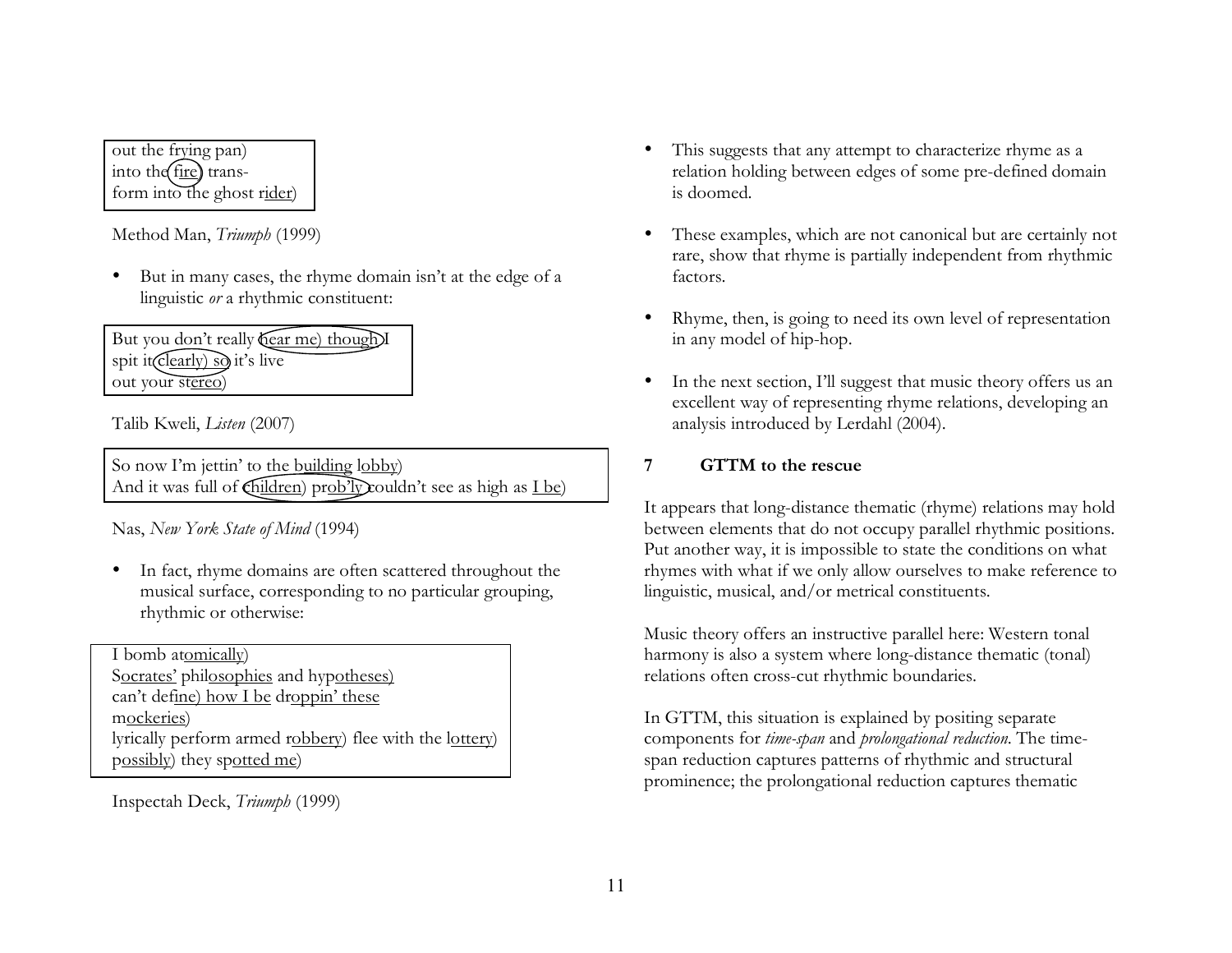relations between elements, using structural prominence as a starting-off point.

In section 7.1, I'll attempt a brief introduction to reductions as models of music. This is a complicated topic that is worth pursuing in more detail if you have any interest in music; the most comprehensive statement of the system comprises the middle chapters of GTTM.

### **7.1 The derivational system<sup>2</sup>**

#### 7.1.1 TIME-SPAN REDUCTION

- Operates recursively, starting at the level of the smallest rhythmic groups in the piece.
- Picks out the most stable or structurally important event in each rhythmic group, and subordinates all other events to it.
- Most important event is carried up to next level as head prominence, and becomes an input to the next iteration.
- System is formally identical to headed prosodic trees from linguistic theory.

Take as an example a simplified version of Lerdahl's (2001b) analysis of the Bach Chorale 'Christus, der ist mein Leben' (BWV 281):



- Abbreviations below are for descriptions of harmonic function:
	- $\circ$  SB = structural beginning
	- $OP = \text{tonic prolongation}$
	- $\circ$  TD = tonicized dominant
	- $C$ ad = Cadence
- Bracketing below indicates rhythmic constituency:
	- o At the lowest level, we have four groups of two measures, each of which has a head (the harmonic events listed above).

 $2$  The analyses in this section are taken from Lerdahl (2001b), Ch. 1, and Lerdahl & Jackendoff (1983), Ch. 8. My exposition of the principles at issue is somewhat different from those discussions, which are far more extensive.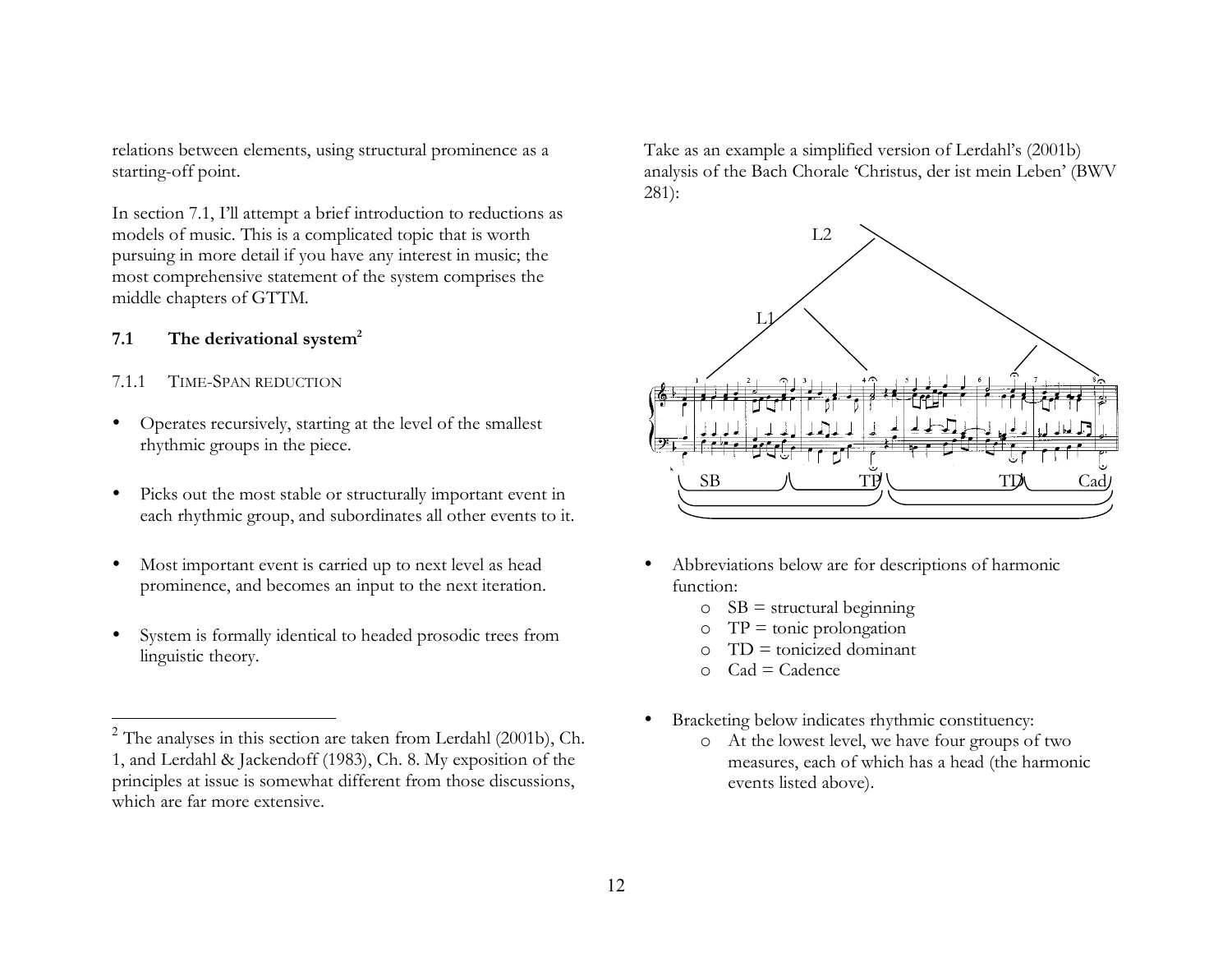- o At level 1, the piece breaks down into two fourmeasure groups;  $SB$  is the head of the  $1<sup>st</sup>$  and the cadence is the head of the  $2<sup>nd</sup>$ .
- o At the highest level (L2), the piece forms a coherent whole, with the cadence as its head.
- Time-span analysis captures several insights about the piece:
	- o Consists of four temporally-regular two-bar constituents
	- o These units group into two binary four-bar groups, punctuated by long rest in m. 4.
	- o Each group culminates in a head: the head is the tonic of the larger piece's tonal area (F major) in all groups except the third, where it is the tonic of C major (V of home key).
	- o This unit is basically just like a prosodic phrase, with hierarchical sub-grouping and headedness.
- Time-span analysis doesn't tell us anything about the tonal ebb and flow of the piece, patterns of relative tension and relaxation between events and groups.
- In this example, I've given some indication of harmonic function with abbreviations below the score. But deriving these functions is the job of prolongational analysis.

### 7.1.2 PROLONGATIONAL REDUCTION

Begins with the most rhythmically prominent events in the time-span reduction: this is L2 in the current example.

- Branchings don't represent relative structural prominence; they encode thematic relations between elements:
	- o *Prolongation* is repetition, and it is the most stable way for two events to relate to one another.
	- o *Progression* is some non-null movement from one event to another, and its stability depends on a distance metric (developed in Lerdahl 2001b).
- Each level of prolongational analysis makes the most stable attachments possible of events from the most prominent level of time-span reduction.
- For the current example, prolongational analysis begins with the two most rhythmically prominent events, SB and Cad.
- They form a strong prolongation, indicated with a circle.



- At the next-highest level of time-span prominence, TP and TD become accessible to the prolongational system.
- TP forms the most stable possible connection with SB (prolongation), so it is attached there: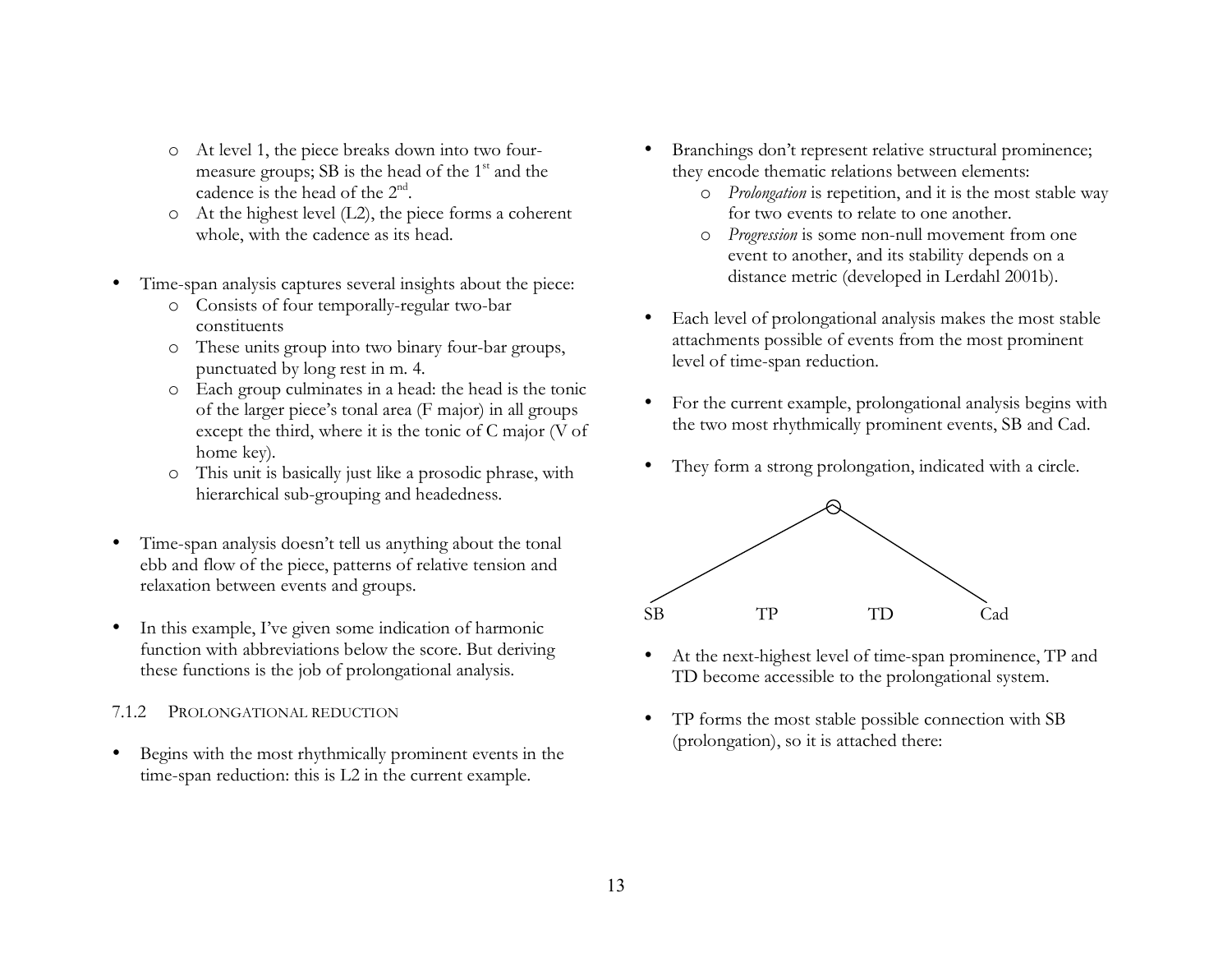

• Analysis proceeds in this manner until the whole piece has been assigned structure.

### **7.2 Prolongation and rhythmic independence**

- 7.2.1 EDGE MISMATCHES
- For the example above, prolongational analysis didn't change the constituency from time-span analysis.
	- o [SB-TP] is a rhythmic consituent (time-span), and also a thematic consituent (prolongation).
	- o So we could have just done the prolongational analysis by looking inside time-span consituents and stating the thematic relations that hold between the heads of those constituents.
	- o Just like in hip-hop, however, trying to state thematic relations over rhythmic domains is only possible for the simplest pieces.
- Consider now the opening of the aria "La ci darem la mano" from Mozart's Don Giovanni (K.527):



- The new abbreviation here 'HC' stands for half-cadence.
- This excerpt differs in harmonic rhythm from the Bach excerpt:
	- o It is an antecedent-consequent period, a very frequent type of phrase in Classical-era art music.
	- o The antecedent is four bars, further subdivided into two two-bar groups.
	- o The consequent is parallel to the antecedent, but ends in tonal closure (cadence).
	- o The most important feature of this phrase-type for now is that the tonic prolongation occurs at the beginning of the consequent, that is, in the second half of the phrase.
- Although the harmonic *rhythm* of the two excerpts differs, they have a number of harmonic properties in common: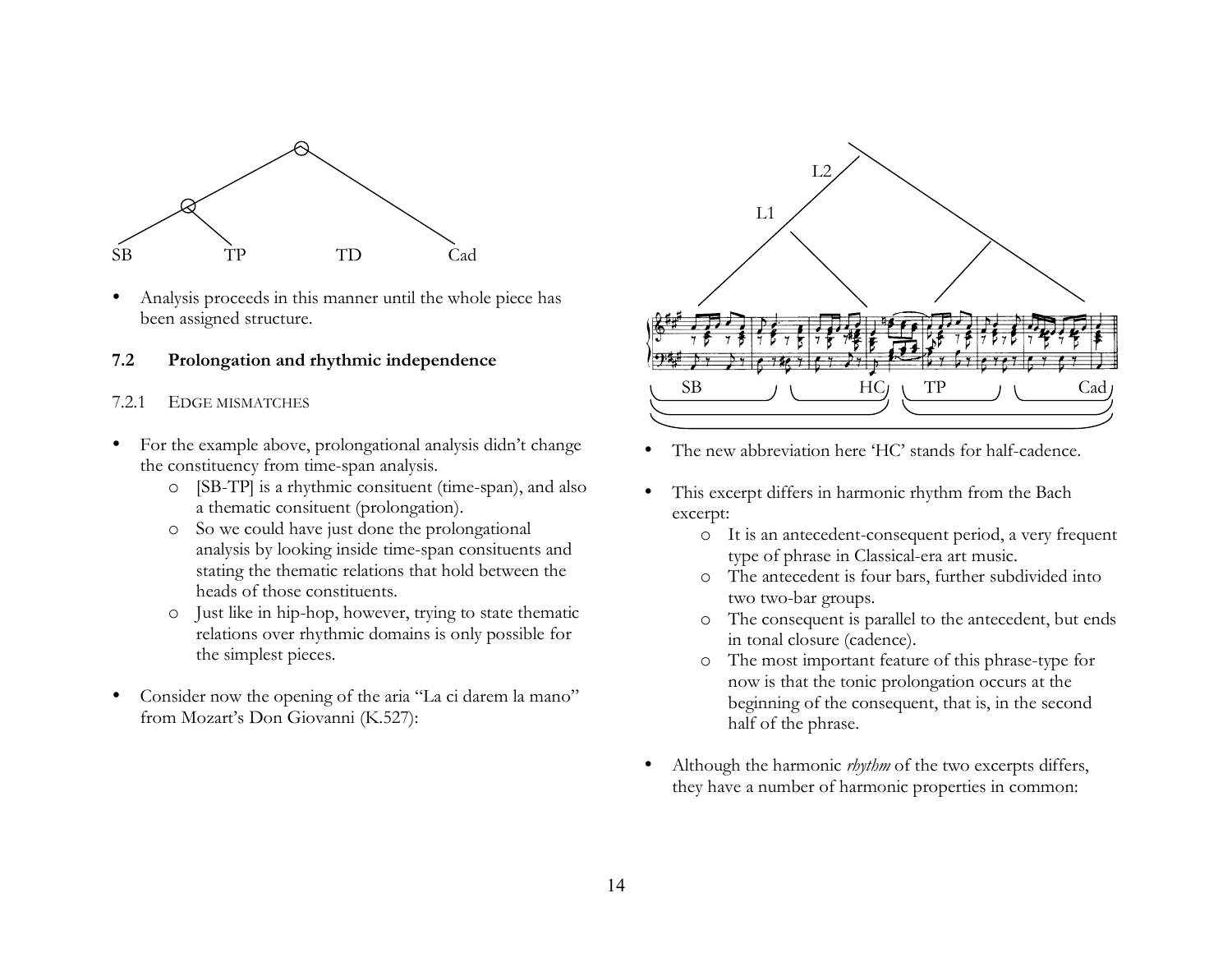- o Both begin with a tonic chord and end with a cadence on that same chord.
- o Both involve a departure from tonic (not analyzed in the Bach example) followed by a return to that tonic (the TP event).
- o The TP event is what we'll focus on here.
- As before, the two most prominent events in the excerpt form the highest level of the prolongational reduction, and lower events attach in order of rhythmic prominence and thematic stability.
- The final prolongational analysis from GTTM (p. 200), is shown below:



• Note that this analysis does not preserve time-span consituency: [[SB-HC]-TP] is not a rhythmic consituent, but it is a thematic constituent.

- This reflects the fact that thematic relations are partially independent from rhythm.
- The relationship between a tonic and its prolongation is the *same relationship* regardless of whether the prolongation occurs in the  $4<sup>th</sup>$  measure of a phrase or the  $5<sup>th</sup>$ .
- This type of branching mismatch is how prolongational analysis allows us to represent thematic relations that cut across rhythmic constituents.
- Prolongational analysis also allows thematic relations to be partially independent from rhythmic *prominence*, through the *Interaction Principle*.

#### 7.2.2 PROMINENCE MISMATCHES

- As introduced above, prolongational analysis enforces strict correspondence between rhythmic (time-span) prominence and thematic (prolongational) prominence.
- Every level of time-span relations is mapped onto a level of prolongational relations.
- This strict condition does not adequately capture our intuitions about tonal harmony.
- Returning to the Bach chorale, we focus now on the tonic return at the end of m. 6 (circled):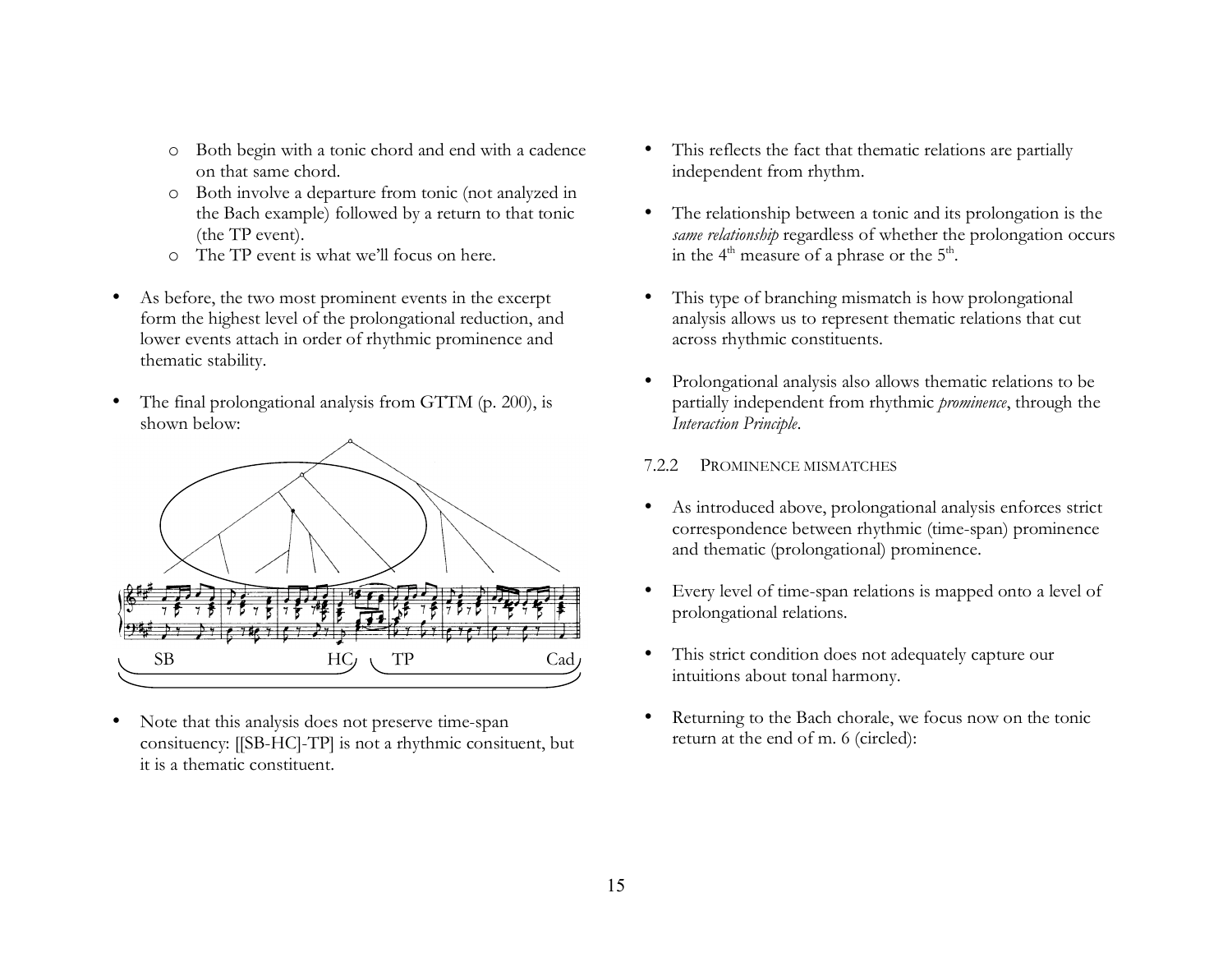

- Rhythmically, this event is overshadowed by the cadence at the end of the piece.
- The tonic return is not accessible at the two-bar level of the time-span reduction (see diagram p. 14, sec. 7.1).
- But this event is very important thematically; it marks the return of the tonic after departing to the key of the dominant in the third two-bar group.
- This is reflected in the final prolongational analysis of the piece from Lerdahl (2001b, pg. 22):



- In this analysis, the tonic return in m.6 is rightly seen as a prolongation of the tonic in m.4.
- This type of mismatch between rhythmic and thematic prominence is licensed by the *interaction principle*:

**Interaction Principle: Prolongational analysis may attach an event at a level higher than its time-span prominence if it results in a more stable prolongational connection**. (simplified from GTTM, Lerdahl 2001b)

- How to measure prolongational stability is addressed in magnificent and punishing detail in Lerdahl (2001b).
- The only part that need concern us here is that prolongation is more stable than progression.
- Therefore, analyzing the tonic return as a prolongation of a distant event results in a more stable connection that analyzing it as a progression to or from a more local rhythmically prominent event.
- This is a second kind of flexibility between rhythmic and thematic relations that GTTM captures.

#### Summarizing:

Prolongational analysis allows us to describe how thematic dependencies may cross-cut rhythmic/structural dependencies, and allows us to describe how events that are relatively weak from a rhythmic standpoint may be relatively prominent from a thematic standpoint.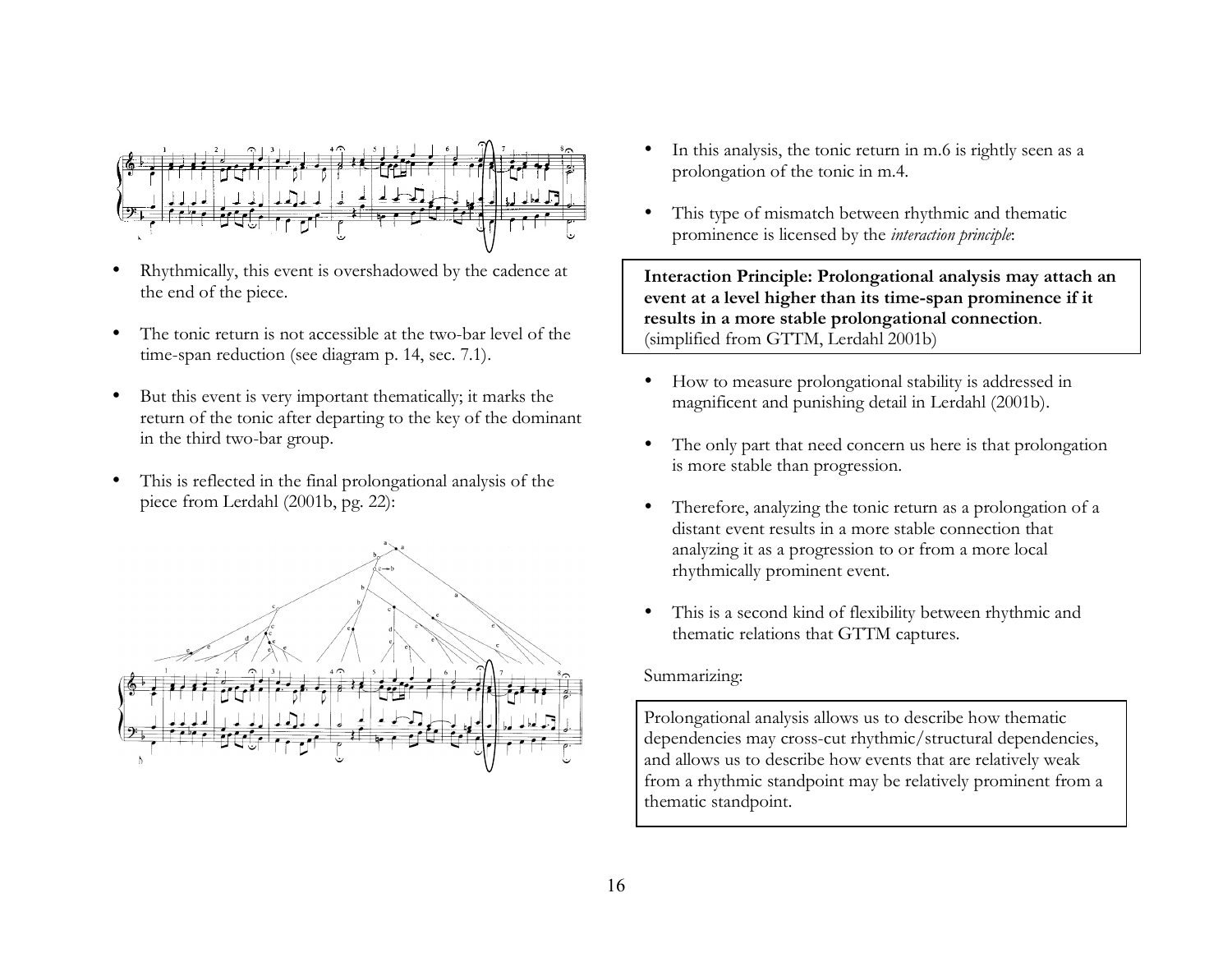These are exactly the problems we ran into with hip-hop.

# **8 Of Frost and Wu-Tang**

# **8.1 Rhyme as prolongation**

- The analytical system for rhyme introduced in Lerdahl (2004) is rooted in an analogy between rhyme and prolongation:
	- o Both are a kind of repetition.
	- o Both work to thematically join elements from the beginnings and ends of larger pieces.
	- o I'll argue here that, at least for hip-hop, the independence of rhyme from rhythm is formally identical to the independence of musical prolongation from rhythm.
- Lerdahl's approach is illustrated with the Robert Frost poem 'Nothing Gold Can Stay':
	- o The poem is in iambic tetrameter, with a silent beat at the end of each line.
	- o Each line corresponds to a linguistic intonational phrase.
	- o Rhymes are located at the right edge of every line, and are monosyllabic (with one possible exception).
- The rhythmic analysis of verse consists of separating it into prosodic constituents, linguistic units that are phrased together.
- Like time-spans in music, prosodic constituents have heads. These are the most highly stressed elements in each prosodic domain.
- This system allows an elegant account of canonical verse, like the Frost poem or the early hip-hop described in section II:
	- o Linguistic prosodic phrases (in English) have their highest stress (rhythmic) prominence on the right: this is known as the Nuclear Stress Rule (Chomsky & Halle 1968).
	- o This means that at the couplet level, the two most prominent elements will be the final stress of each line.
	- o The prolongational component then joins these two prominent elements together as a prolongation (rhyme).
	- o And that's why rhymes occur at right edges of lines.
	- o Here's an example from Lerdahl's paper, with headed brackets in place of a time-span tree:

| $1-x$ level: | [Na-][ture's] [first] [green] [is][gold] [Her hard-][est] [hue] [to][hold] |        |                           |         |  |                   |                      |
|--------------|----------------------------------------------------------------------------|--------|---------------------------|---------|--|-------------------|----------------------|
| $2-x$ level: | INa-                                                                       |        | [first] [green] [ gold] [ |         |  |                   | hard- [[hue] [ hold] |
| $3-x$ level: | INa-                                                                       | $\Box$ | green                     | gold    |  | hue $\vert \vert$ | hold]                |
| $4-x$ level: |                                                                            |        |                           | gold] [ |  |                   | hold]                |

• At the beginning of prolongational analysis, the most prominent elements, at the 4-x level, will be linked as a rhyme.

# **8.2 Added complexity I: cross-branching**

• If rhyme is really a kind of prolongation, we predict several types of rhythm-rhyme dissociation that are not observed in Frost.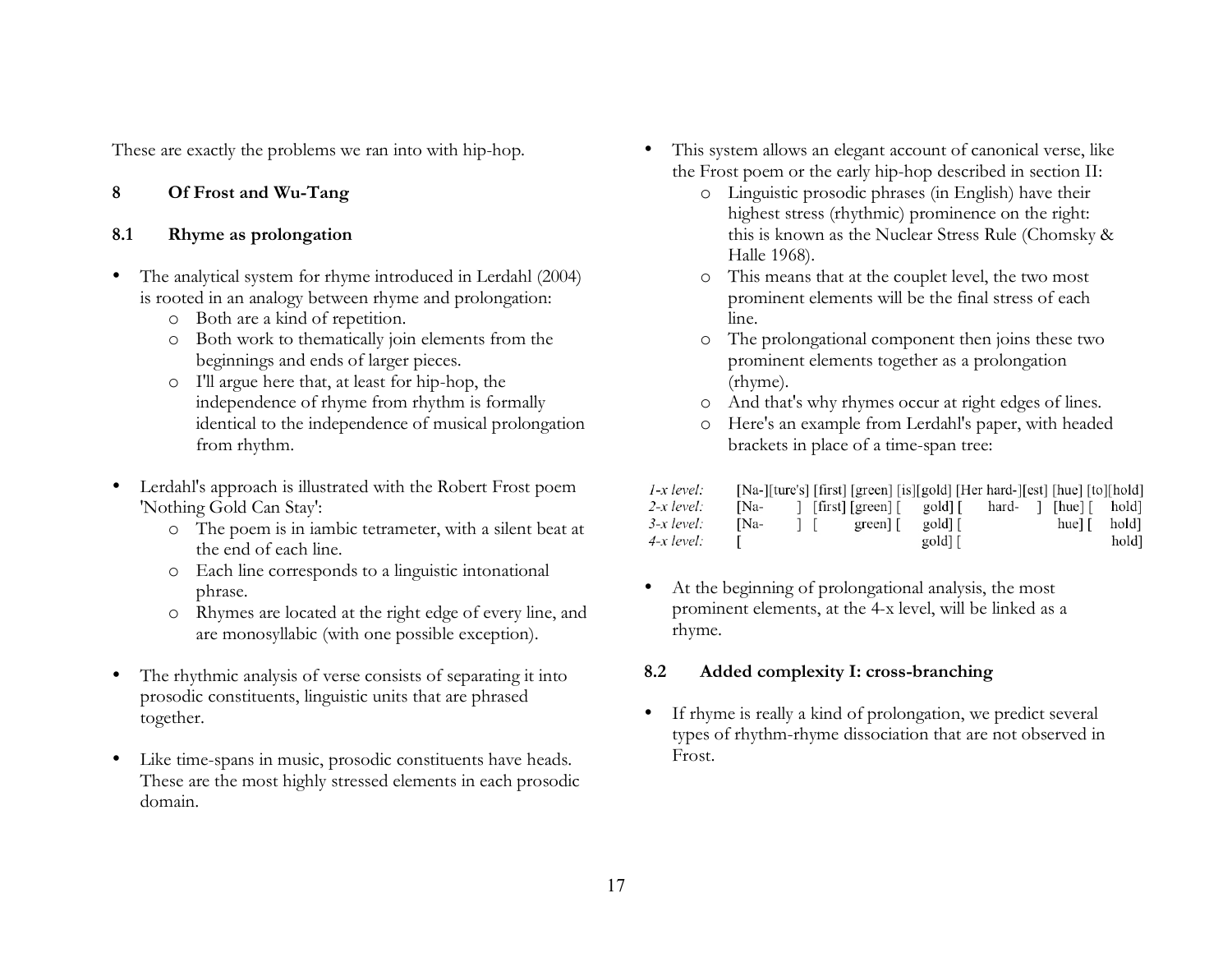- First, Frost's rhymes always involve two prominent elements within one couplet; but because of the flexibility in prolongational branching, we should also see branchings cutting across couplets.
- Hip-hop confirms this prediction:

stylistic violence with vibrance the sign o' times with rhyme shit that's timeless a mind is a terrible thing to spill rap life's like a dream it seems surreal

Common, *Cold Blooded* (2000)

- There are two couplets in this excerpt, with each line marked by linguistic constituency, temporal pause, and roughly equal rhythmic duration (8 beats).
- Here's a time-span reduction to the two-measure level, with the less-prominent *mind is* in parentheses:



Rhythmically, *mind* is is part of the second couplet.

- But it forms a stable prolongational connection (rhyme) with elements in the first couplet.
- This results in a prolongational structure that cuts across the rhythmic grouping of the piece:



- **8.3 Added complexity II: the Interaction Principle**
- The prolongational analysis of rhyme also predicts that the rhyme relation doesn't necessarily need to hold between the two most prominent elements in a rhythmic domain.
- Hip-hop also confirms this prediction:

| But you don't really hear me) though I |
|----------------------------------------|
| spit it clearly) so it's live          |
| out your stereo)                       |

Talib Kweli, *Listen* (2007)

• It's unclear in this example what the most rhythmically prominent element is in the first line (enjambment makes it hard to tell).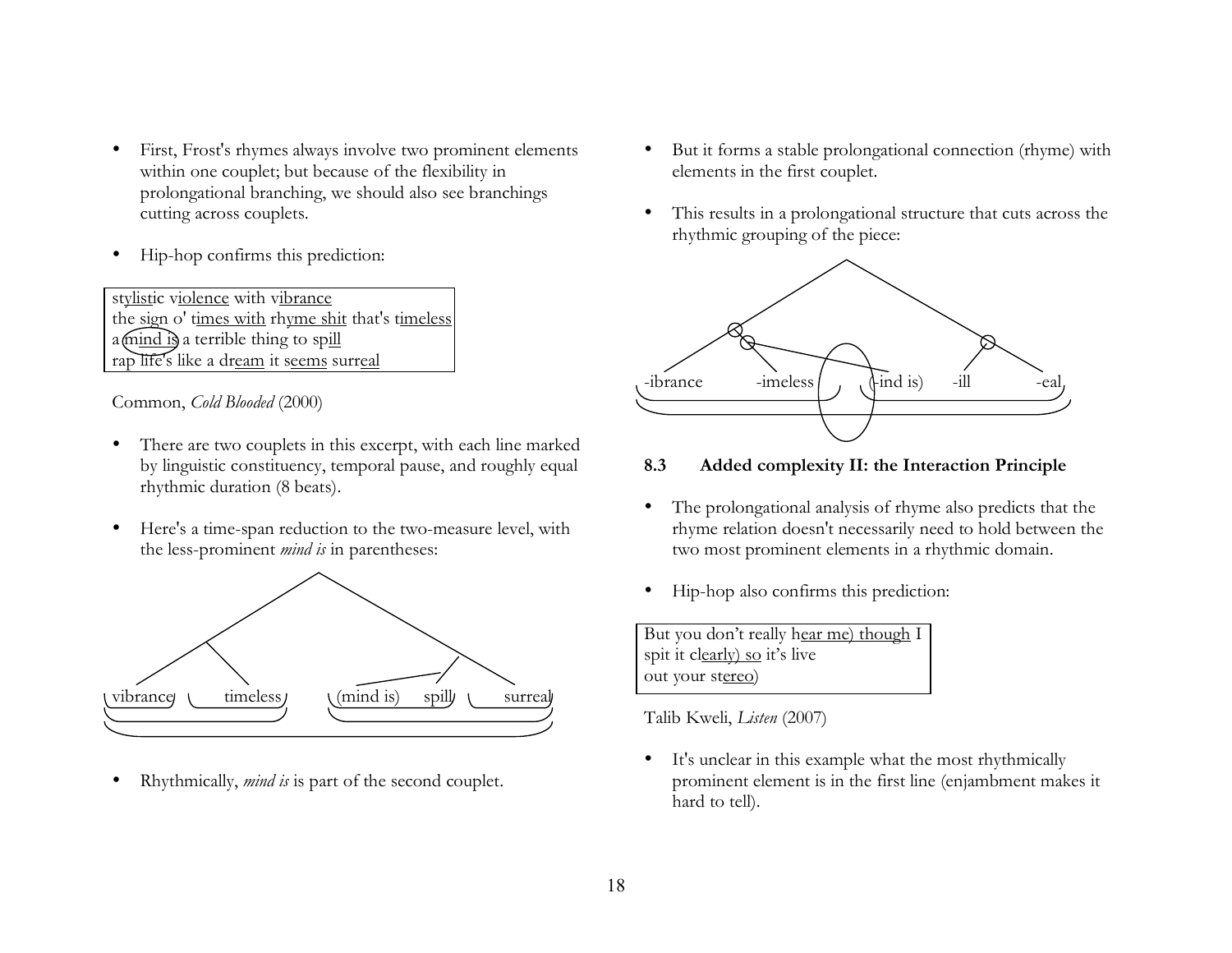- But the most prominent element in the second line is clearly *live*:
	- o rightmost stress in the group
	- o falls on a metrical downbeat
	- o longer duration than either syllable flanking it

This means that the time-span representation at the level of the line is, loosely:



- At the first step of prolongational reduction, *clearly so* forms a more stable prolongational with the preceding material than the more rhythmically prominent *live* does.
- The Interaction Principle is invoked, resulting in 'promotion' of the rhyming material past the time-span head:



#### **8.4 Added complexity III: inners**

- Prolongational relations hold between events at all levels.
- Rhyme, therefore, shouldn't be limited to the rightmost or structurally most prominent element in a line; it should occur freely internal to the line as well.
- Hip-hop confirms this prediction:

I bomb atomically) Socrates' philosophies and hypotheses) can't define) how I be droppin' these mockeries) lyrically perform armed robbery) flee with the lottery) possibly) they spotted me)

Inspectah Deck, *Triumph* (1999)

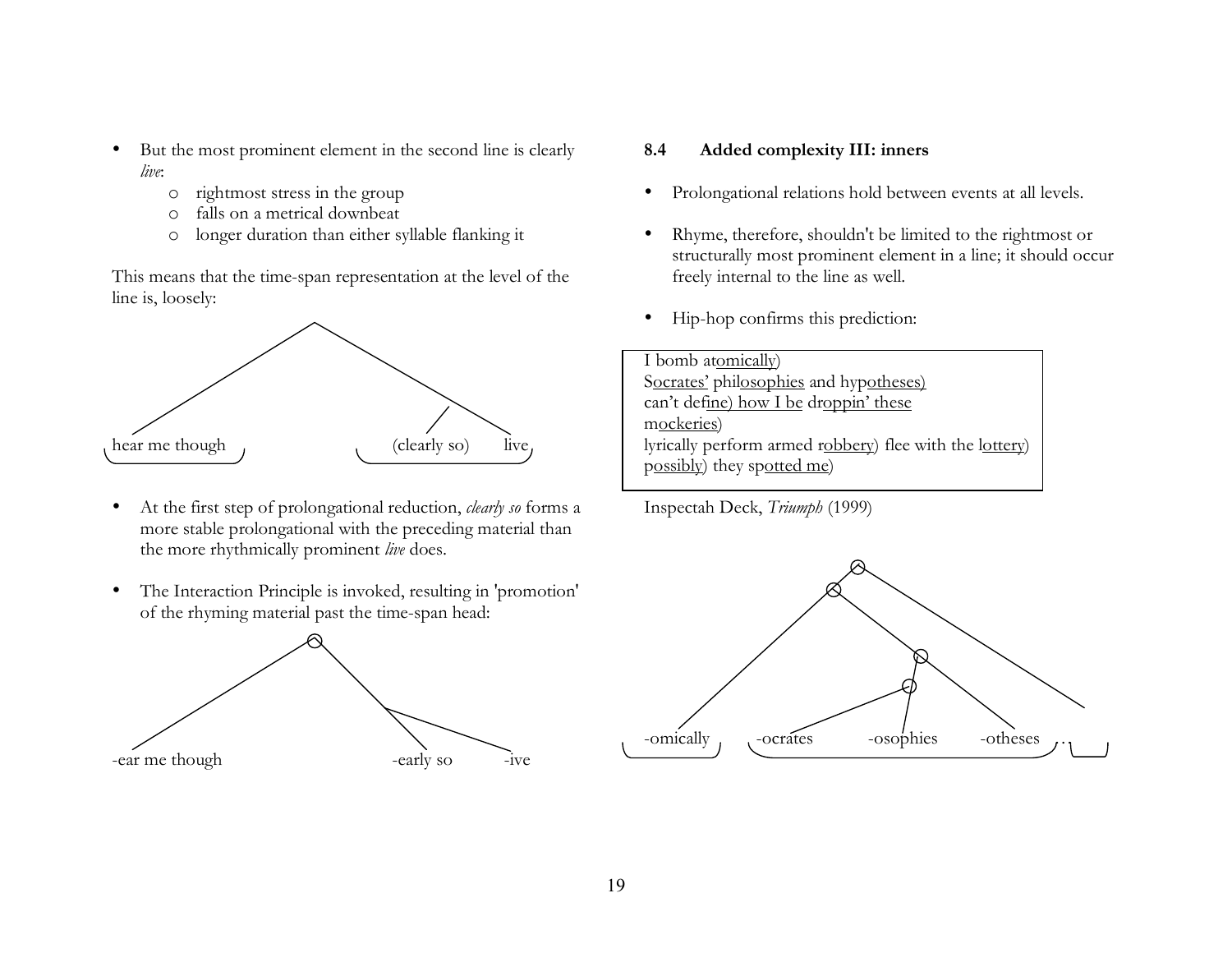# **9 Cross-Serial Dependencies**

## **9.1 R-incorporation**

- If the phonetic rhyme relation is triggered only when two elements are joined at a node in a prolongational tree, it leaves us unable to explain certain structures.
- These include any situation where more than one rhyme is 'active' at the same prolongational level:
	- o Alternating rhymes (ABAB)
	- o Stacked rhyme domains (multis)
	- o Intermittent rhymes (e.g. ABBAABA)



- This type of relation can be described as parallelism across branches, which I will call R-*incorporation*.
- I propose that R-incorporation is a primitive prolongational relation for rhyme space, more stable than progression.

R-incorporation: For two events  $e_i e_j$  such that Rhyme $(e_i,e_j)$ , event  $e_k$  forms an R-incorporation with  $e_i$  iff there exists some  $e_i$ such that:

i. Rhyme $(e_k,e_l)$  and

ii. The attachments of  $e_k$  to  $e_i$  and of  $e_l$  to  $e_i$  may be analyzed as occupying parallel positions in prolongational structure.

• The process of R-incorporation creates an R-complex, a series of stacked rhyme domains.

Let's examine a simple ABAB rhyme:

| inhale deep                        |
|------------------------------------|
| like the words of my breath        |
| I never sleep                      |
| cause sleep is the cousin of death |

Nas, *New York State of Mind* (1994)

Here's the time-span reduction at the line level:



- At the first step of prolongational analysis, *breath* and *death* are attached as a prolongation.
- At the next step, *deep* and *sleep* would normally just form progressions into their non-rhyming neighbors.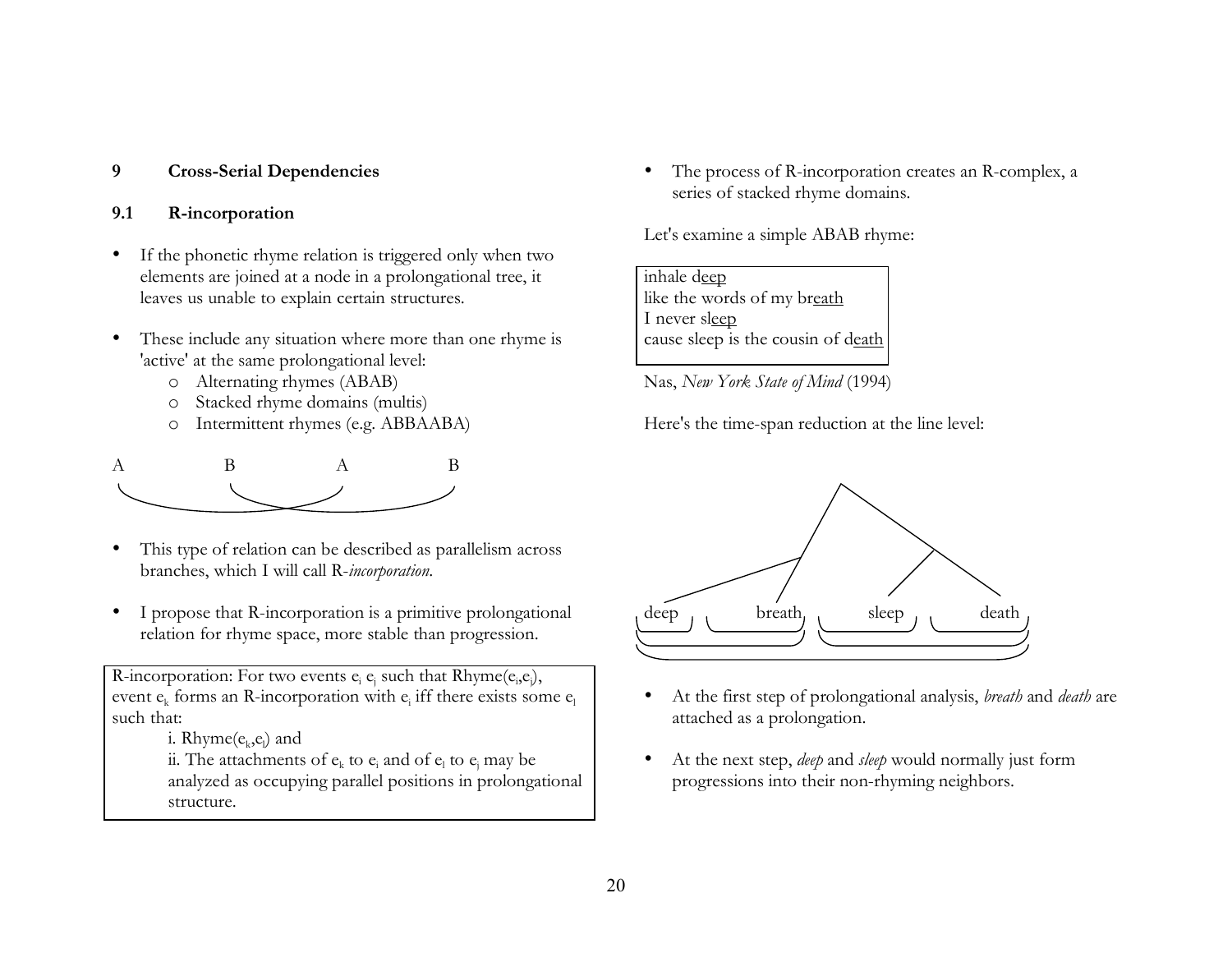- But the definition above allows them to incorporate into the R-complex (indicated below with a rectangle).
- Because R-incorporation is a more stable prolongational relation than progression, this option is preferred:



- In this example, R-incorporation happens at the level of the line (rhythmic group):
	- o Because the most prominent element of a line tends to be the last stress, R-incorporation at this level tends to join together the ends of lines.
	- o There is other, less rhythmically prominent material intervening between the rhyme domains in the Rcomplex.
	- o This is canonical ABAB stanza form.

#### **9.2 R-incorporation and rhythmic independence**

- R-incorporation, being a primitive prolongational relation, should also occur line-internally, and needn't pick out the most prominent rhythmic constituent:
	- o The Interaction Principle predicts that incorporated domains can appear in rhythmically weak positions.
- o R-incorporation at this level could result in, for instance, a series of stacked rhyme domains at the right edge of the group.
- o This is a multi, as introduced in Section II.

Here's an example:

talking 'bout light the spliff everybody in the room swing right to left

Beatnuts, *Prendelo* (2001)

• Here's a plausible time-span representation (the precise relative stress is not crucial):



- The first step in prolongational analysis joins *spliff* and *left* together as a prolongation.
- The next-most-prominent elements are *'bout* and *room*.
- But *light* and *right* meet the conditions for R-incorporation, which is a more stable prolongational connection.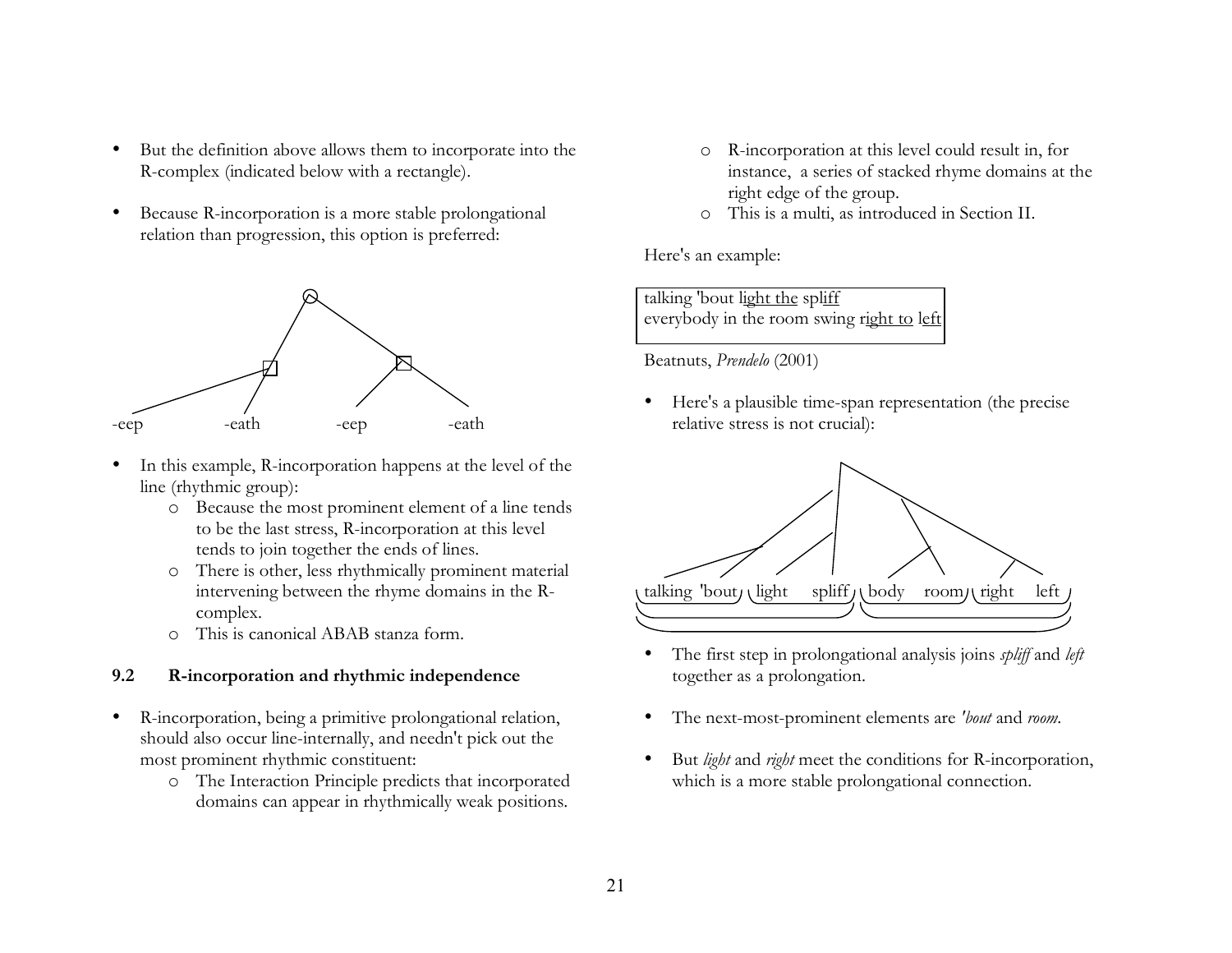• They are promoted past the more rhythmically-prominent elements and attached next:



- This is a canonical multi, with a 2-domain R-complex.
- The framework also predicts that we should be able to mix Rincorporation at different levels of rhythmic prominence.
- This prediction is borne out:

our wire is dead he's in it for the cash flow like to send a big up to Firehead Lazzo

MF Doom, *El Chupa Nibre* (2005)

Time-span reduction:



- Prolongational analysis generates a string of R-incorporations at various levels.
- This results in an R-complex of domains that are stringadjacent in the second consituent, but not in the first:



• This structure is extremely complex or marked; it involves several applications of the Interaction Principle, resulting in a distorted mapping from rhythmic to thematic structure.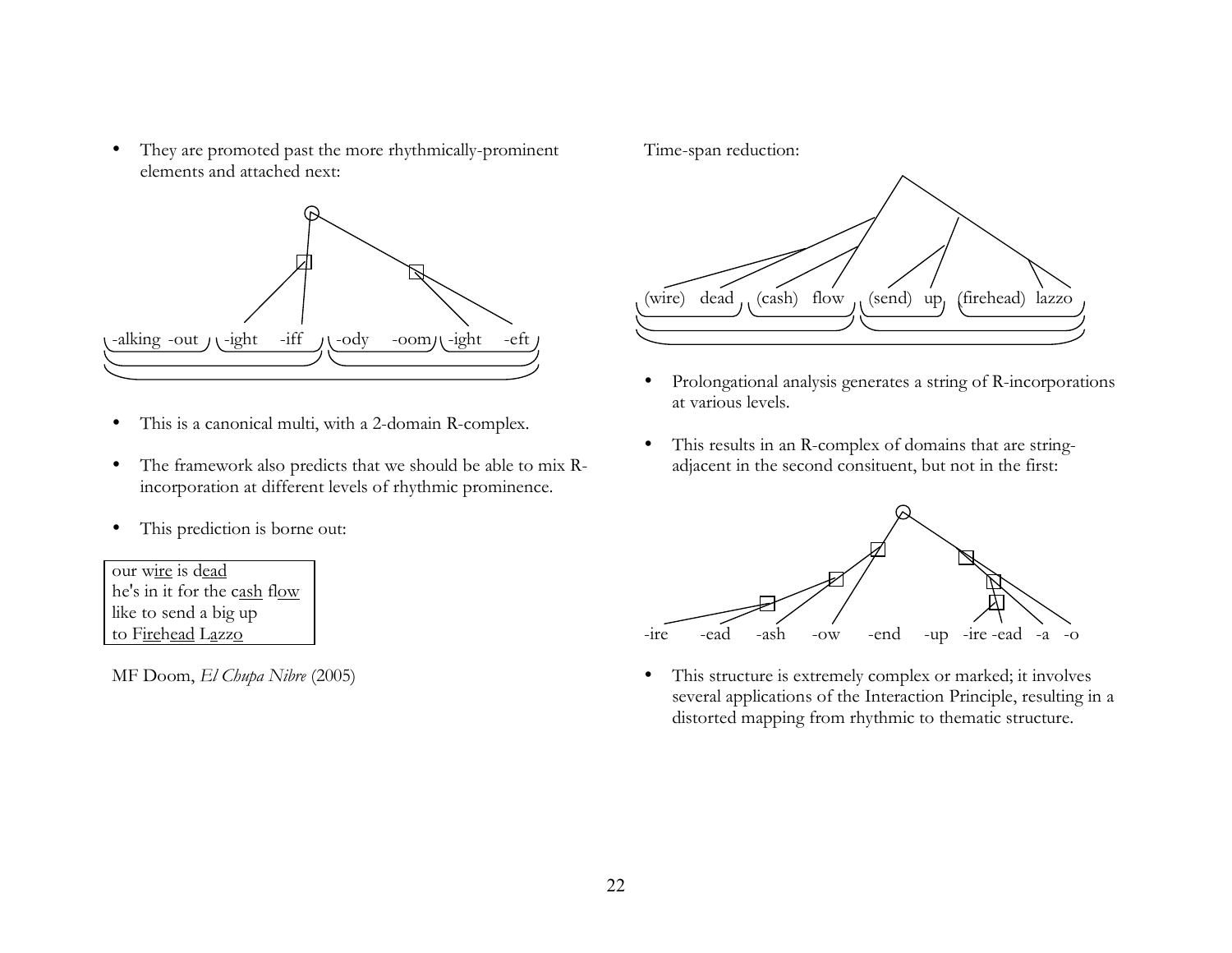## **10 Summing Up**

### **10.1 The prolongational link**

Hip-hop presents several problems for generative textsetting models, displaying a level of dissociation between rhyme and rhythm not seen in other genres.

I've argued here that this dissociation is predicted by a prolongational approach to rhyme, as outlined in Lerdahl (2004). With a few revisions and additions, notably the notion of Rincorporation, all of the hip-hop data can be modeled with prolongational analysis; in fact, the analysis predicts that these structures should exist.

This suggests that the incorporation of thematic properties (pitch-space distance, phonetic rhyme distance) into rhythmic structures can be added to the list of formal similarities between language and music.

### **10.2 Hip-hop and innovation**

Hip-hop rhyme and rhythm possess a level of complexity unseen in folk verse, children's song, and other genres discussed in the textsetting literature.

One difference concerns enjambment; it is rare and marked in the genres mentioned above, but rather frequent in hip-hop.

A second difference is that hip-hop seems to lack a constraint preferring preservation of consituency from rhythmic to thematic analyses, as Lerdahl proposes for the Frost poem.

Finally, hip-hop appears to allow relatively free application of the Interaction Principle, obscuring the relationship between rhythmic and thematic prominence.

Early hip-hop lacks all of these properties, making it essentially like children's song or folk verse.

I speculate that these developments are choices made by performers in order to complicate and diversify the rather basic structures they began with, entirely parallel to developments in art music and art verse.

In art music, composers first weakened (e.g. Wagner) then changed (e.g. Schoenberg) or eliminated (e.g. Cage) constraints on what constitute well-formed harmonic relations.

In art verse, poets weakened and eliminated constraints on the alignment of linguistic and rhythmic objects (resulting in enjambment) and the generation of well formed metrical objects (resulting in the gradual elimination of meter).

In hip-hop, performers have weakened constraints on the alignment of linguistic and rhythmic objects, as in art verse. They also appear to have weakened constraints governing the transparency of the mapping from rhythm to thematic structure, making the thematic (prolongational) component of hip-hop more similar to tonal music than to other genres of textsetting.

Note that these developments complement each other: as the mapping of linguistic material onto musical rhythms gets more irregular and complex, it becomes harder to perceive regular grouping units, such as lines or couplets. Allowing rhymes to